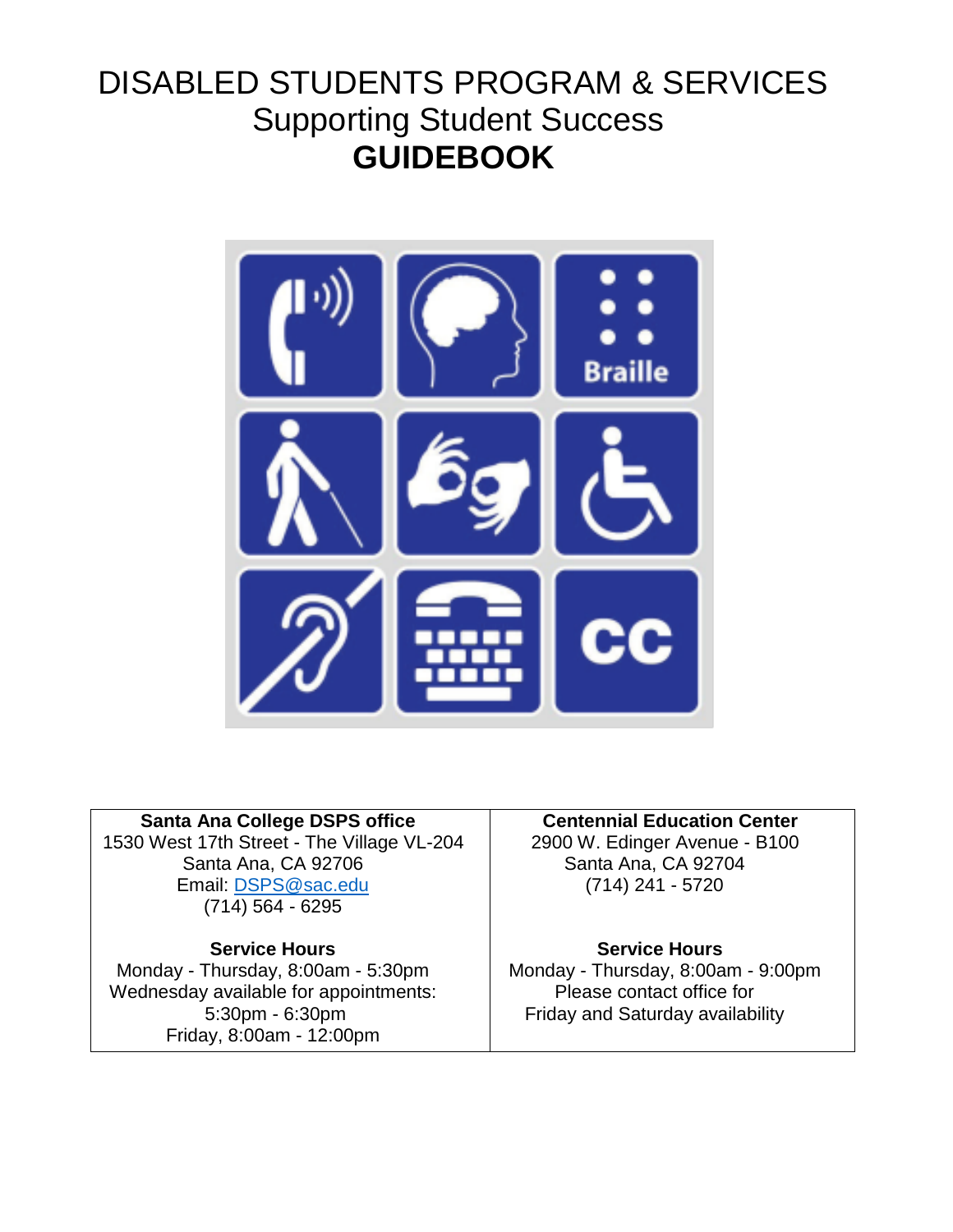# **Nondiscrimination Policy**

The Rancho Santiago Community College District is committed to equal opportunity in educational programs, employment, and all access to institutional programs and activities.

The District, and each individual who represents the District, shall provide access to its services, classes, and programs without regard to national origin, religion, age, gender, gender identity, gender expression, race or ethnicity, color, medical condition, genetic information, ancestry, sexual orientation, marital status, physical or mental disability, pregnancy, or military and veteran status, or because he or she is perceived to have one or more of the foregoing characteristics, or based on association with a person or group with one or more of these actual or perceived characteristics.

The Chancellor shall establish administrative procedures that ensure all members of the college community can present complaints regarding alleged violations of this policy and have their complaints heard in accordance with the Title 5 regulations and those of other agencies that administer state and federal laws regarding nondiscrimination.

No District funds shall ever be used for membership, or for any participation involving financial payment or contribution on behalf of the District or any individual employed by or associated with it, to any private organization whose membership practices are discriminatory on the basis of national origin, religion, age, gender, gender identity, gender expression, race, color, medical condition, genetic information, ancestry, sexual orientation, marital status, physical or mental disability, pregnancy, or military and veteran status, or because he or she is perceived to have one or more of the foregoing characteristics, or because of his or her association with a person or group with one or more of these actual or perceived characteristics. Inquiries regarding compliance and/or grievance procedures may be directed to District's Title IX Officer and/or Section 504/ADA Coordinator. RSCCD Title IX Officer and Section 504/ADA Coordinator: Vice Chancellor of Human Resources, 2323 N. Broadway, Santa Ana, CA92706, 714-480-7490.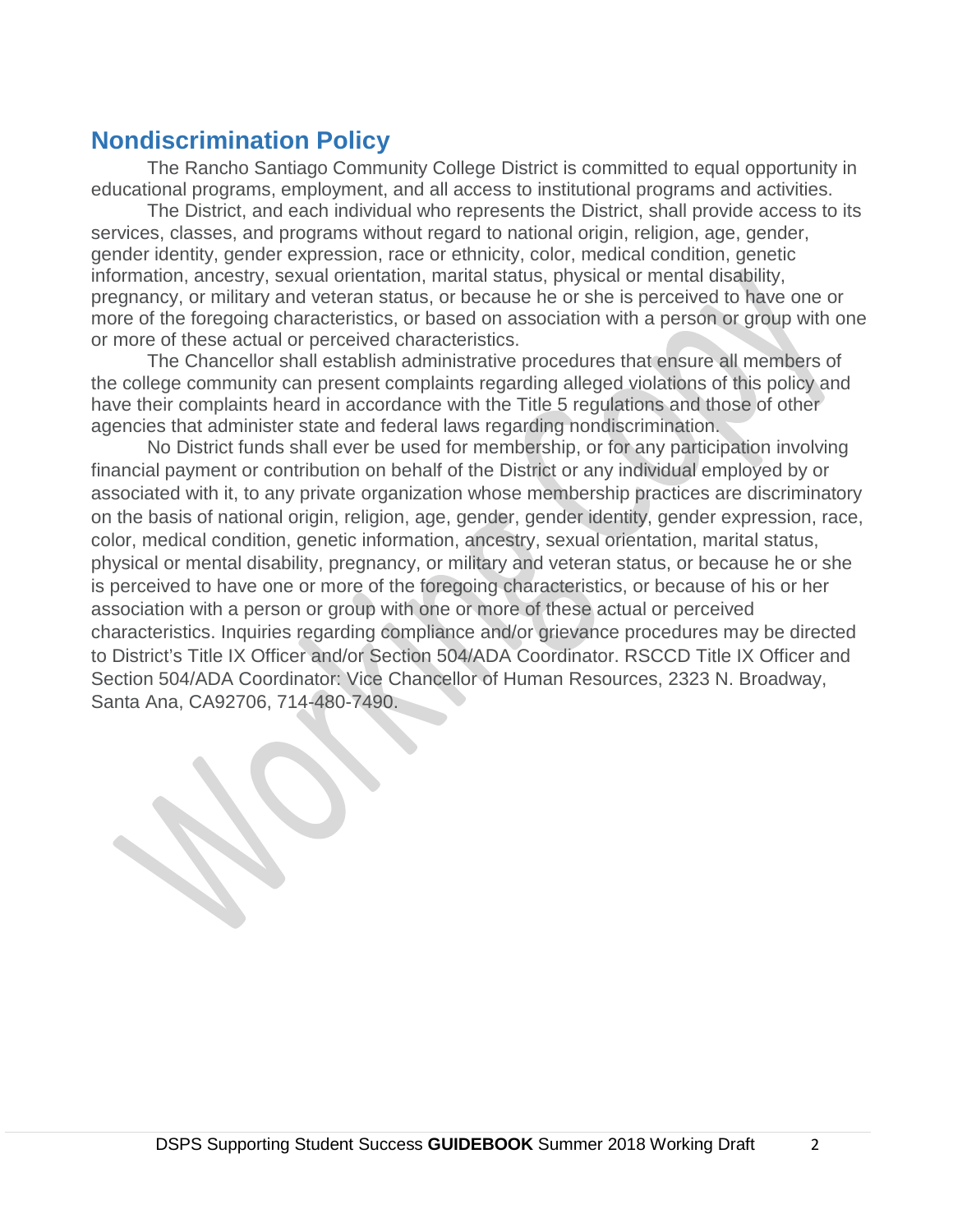Dear Student,

Welcome to Santa Ana College's Disabled Students Program and Services (DSPS).

DSPS ensures that students with disabilities have equitable access to all programs and activities on campus. Our goal is to encourage and promote independence in students so they may achieve their full potential. DSPS strives to provide quality support services to our students with disabilities.

Please take time to review this guidebook, and familiarize yourself with the services that are available to you. DSPS is comprised of dedicated employees available to support your academic goals.

Sincerely,

The DSPS Team

| <b>DSPS Team Contact Information</b> |                                         |                   |  |  |
|--------------------------------------|-----------------------------------------|-------------------|--|--|
| <b>Main Office</b>                   | <b>Student Support and Appointments</b> | 564-6295<br>(714) |  |  |
| Fax                                  |                                         | 285-9619<br>4)    |  |  |
| lan Krzeminski                       | <b>Senior Clerk</b>                     | 564-6264<br>714)  |  |  |
| <b>Elizabeth Harvey</b>              | <b>Administrative Secretary</b>         | 564-6253<br>714)  |  |  |
| <b>Ruth Rodriguez</b>                | Senior Interpreter                      | 564-6283<br>714)  |  |  |
| <b>Video Phone</b>                   |                                         | 235-2999<br>(657  |  |  |
| Amy Treat                            | <b>DSPS Specialist</b>                  | 714) 564-6296     |  |  |
| <b>Robert Norris</b>                 | <b>DSPS Specialist</b>                  | 564-6271<br>714)  |  |  |
| Angela Tran                          | Alternate Media Specialist              | 714) 564-6819     |  |  |
| <b>Lisa Gomez</b>                    | PT Alternate Media Specialist           | 714) 564-6656     |  |  |
| <b>Mark Turner</b>                   | Learning Disability Specialist/Advisor  | (714) 564-6269    |  |  |
| Louise Janus                         | Learning Disability Specialist/Advisor  | 714) 564-6299     |  |  |
| Dr. Veronica Oforlea                 | <b>Associate Dean</b>                   | 564-6253<br>714)  |  |  |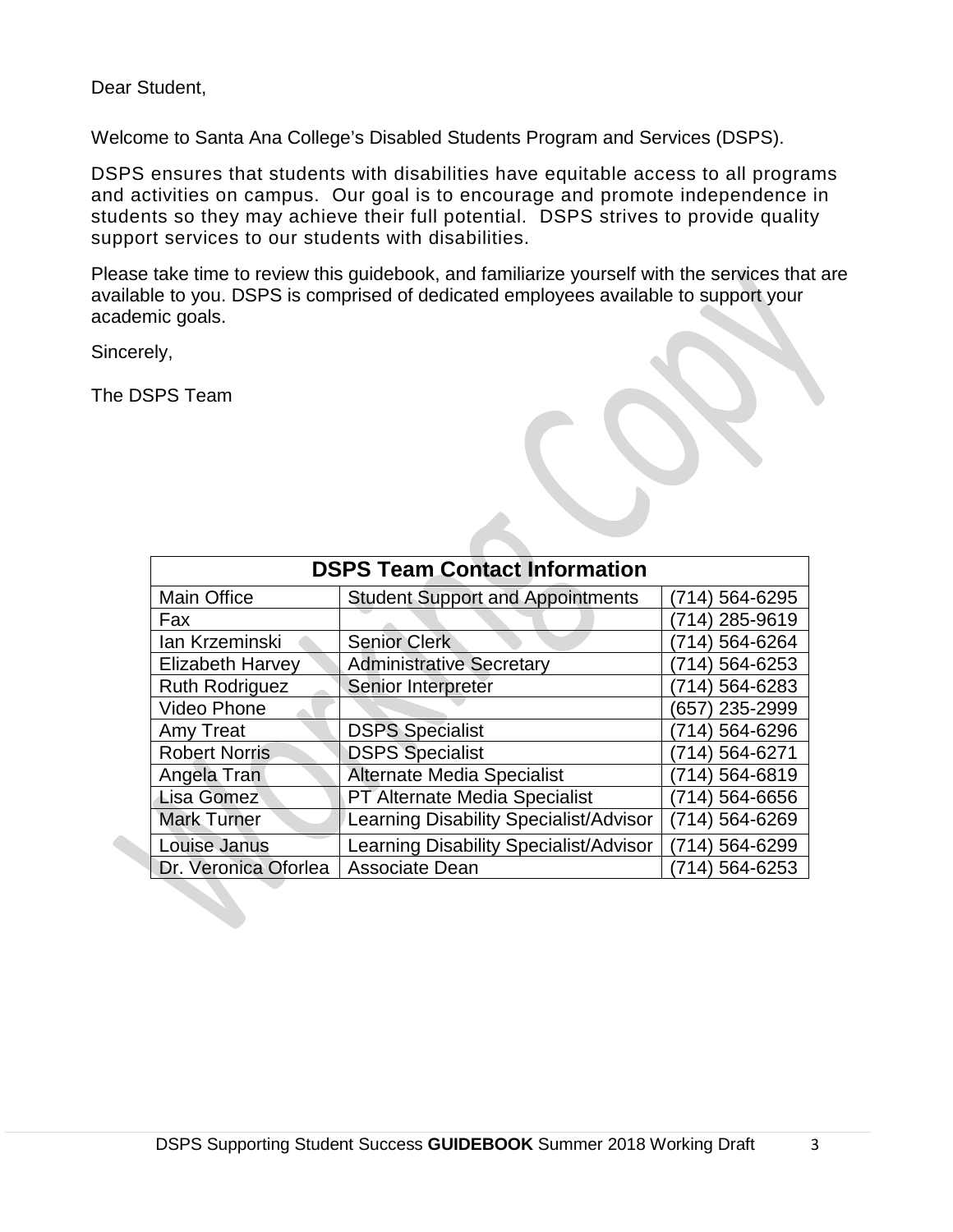# **Table of Contents**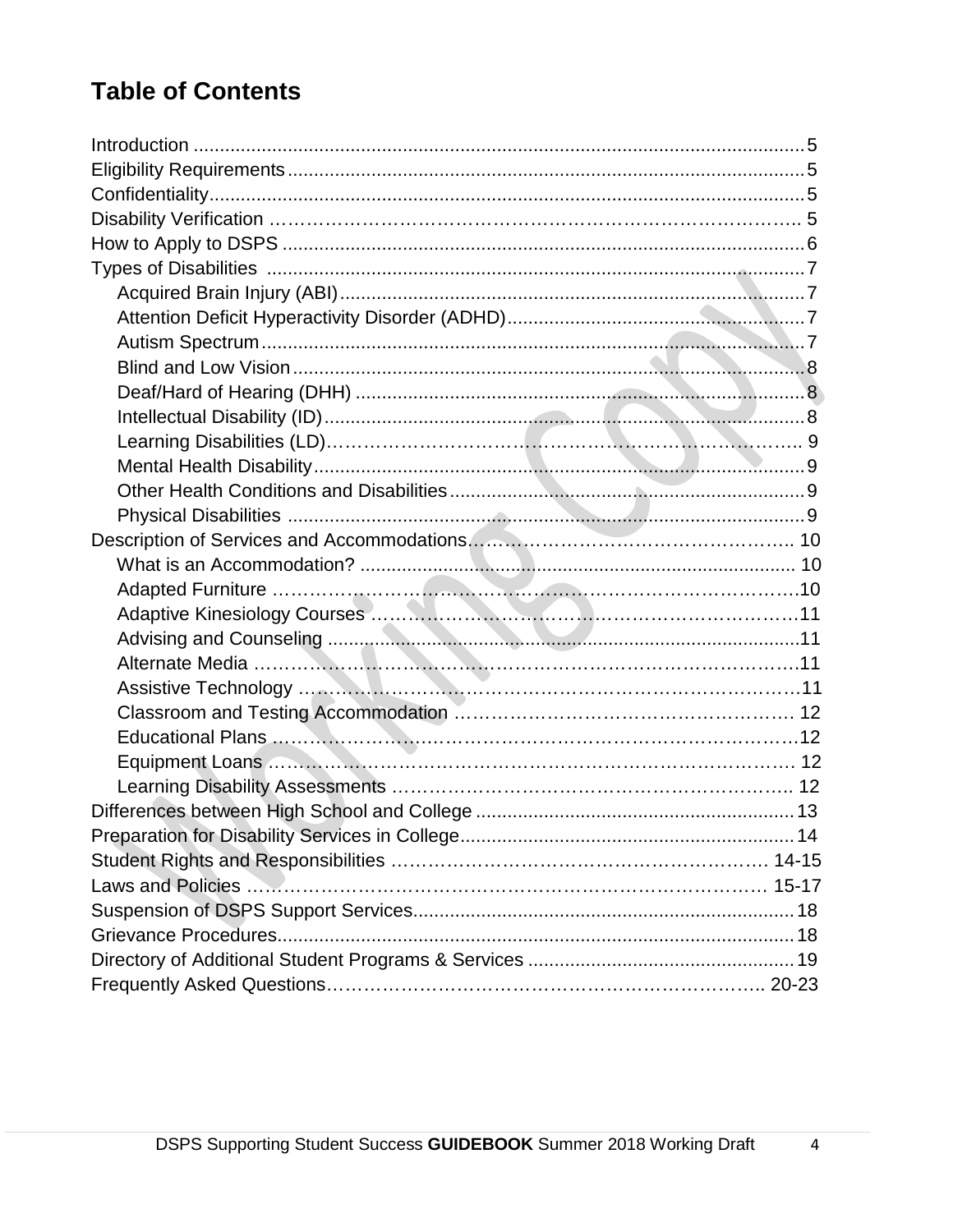# **Introduction**

The mission of Disabled Students Program and Services (DSPS) is to provide equal access and educational accommodations to students with a verifiable disability. DSPS employees encourage students to foster independence, and assist them in attaining their educational, personal, and vocational goals. DSPS provides guidance and services to students with disabilities that are designed to increase access to college instructional programs.

This guidebook is published for informational purposes and every effort is made to ensure its accuracy. However, the provisions of this guidebook are not to be regarded as a contract between the student and the college. Approved accommodations are determined on a case by case basis. Students with similar disabilities may not need similar accommodations. When students meet with the DSPS Learning Disability Specialist/Advisor, the accommodation letter is made based on the students' disability and to support current course enrollment. The plan will vary each term per review by a DSPS Learning Disability Specialist/Advisor.

# **Eligibility Requirements**

Students receiving services through DSPS must be enrolled in courses at Santa Ana College or Centennial Education Center and complete the DSPS Application. To qualify for DSPS services, a student must:

- Be enrolled in at least one or more credit or non-credit class;
- Have a verifiable disability (see the Disability Verification section of this guidebook);
- Be unable to fully benefit from the general programs and services offered by the college due to the educational limitation of a disability; and
- Need specialized services or instruction in order to mitigate these disability-related educational limitations.

# **Confidentiality**

The Family Education Rights and Privacy Act (FERPA) protects the privacy of student educational records and information. All student records maintained by the DSPS office shall remain confidential. Students have the right to appeal an accommodation with the ADA/504 Compliance Officer at the RSCCD Vice Chancellor's office, (714) 480-7489.

# **Disability Verification**

Students wishing to receive services must provide documentation from appropriate agencies or certified/licensed professionals outside of DSPS, per Title 5 of the California Code of Regulations. In order to provide services, we must first receive written verification of your disability. Forms are available in the DSPS office. Acceptable forms of disability verification may include:

- IEP/Multidisciplinary Assessment Report/504 Plan Paperwork
- Learning Disability Assessment Records
- Audiogram, Visual Acuity Report, or Medical Records
- The Disability Verification form (provided by DSPS and completed by a certifying professional)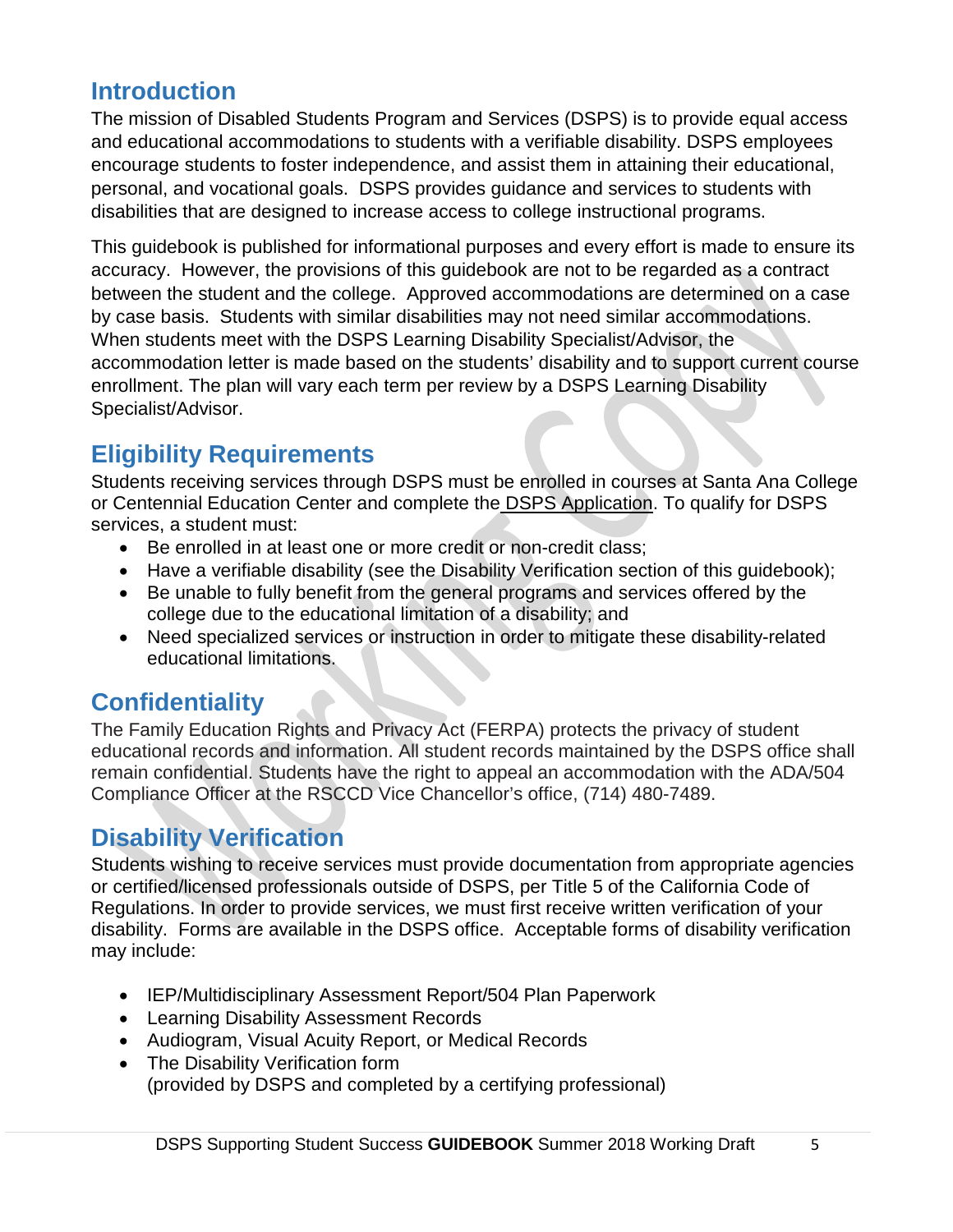# **How to Apply to DSPS**

Once students have successfully completed a Santa Ana College Application and have received a student ID number, they are eligible to apply to DSPS. Students will need to follow the steps below:

- **1. Complete a DSPS application for services.**
- **2. Obtain written verification of the students' disability.** 
	- o The documentation may include verification from a physician, psychiatrist, therapist, or other certifying professional.
- **3. Schedule an initial qualifying appointment.** 
	- o During this initial appointment, students will take part in an interactive process with a Learning Disability Specialist/Advisor and complete an Academic Accommodation Plan (AAP). Students will also receive an Accommodation Letter for the current academic year.
	- o An initial appointment will only be scheduled if disability verification has been submitted.

In order to streamline interpreting services through DSPS, students who are Deaf or Hard of Hearing and utilize American Sign Language can follow the steps below:

- 1. Meet with the Senior Interpreter to ensure ASL interpreter accommodations will been scheduled.
- 2. Meet with a Learning Disability Specialist/Advisor for a qualification appointment to complete the Academic Accommodation Plan.

This process ensures that students can meet with the Senior Interpreter directly and have their timely accommodation needs met while awaiting their initial qualification appointment with a Learning Disability Specialist/Advisor. Students are still required to submit a DSPS Application and documentation (audiogram).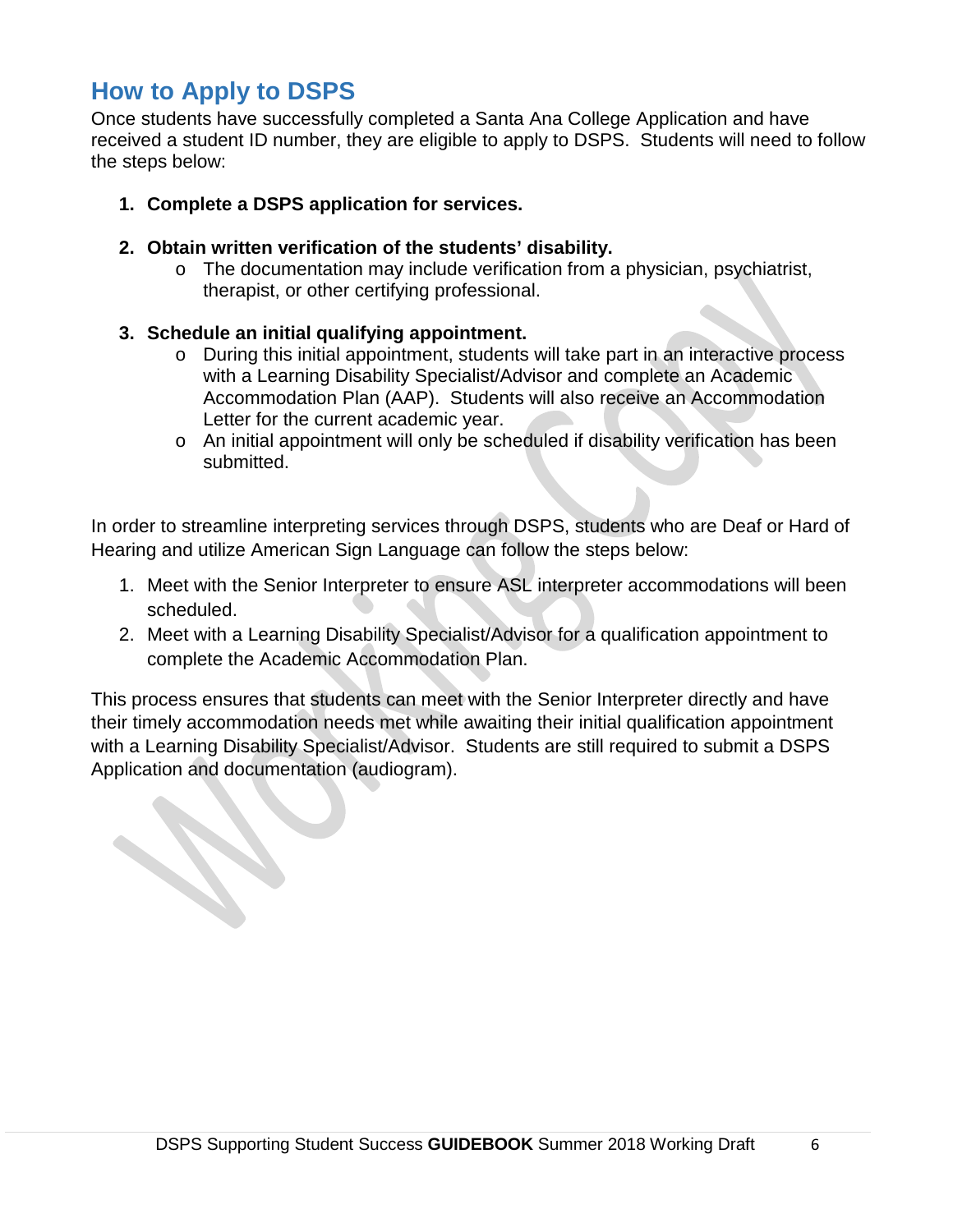# **Types of Disabilities**

# Acquired Brain Injury (ABI)

Acquired brain injury is defined as an acquired brain impairment caused by external or internal trauma, resulting in total or partial functional limitations that adversely affects or limits a student's educational performance by impairing:

- Cognition, attention, memory, information processing, reasoning, abstract thinking, judgment, self-regulation, and/or problem solving
- Language and/or speech
- Sensory, perceptual, and/or motor abilities
- Psycho social behavior
- Physical functions
- Social skills (pragmatics) and/or Behavioral issues

## Attention Deficit Hyperactivity Disorder (ADHD)

Attention Deficit Hyperactivity Disorder is a neurodevelopmental condition affecting both children and adults. It is described as a "persistent" or on-going pattern of inattention and/or hyperactivity-impulsivity that gets in the way of daily life or typical development. Individuals with ADHD may also have difficulties with maintaining attention, executive function (or the brain's ability to begin an activity, organize itself and manage tasks), and working memory.

In the most current American Psychiatric Association Diagnostic and Statistical Manual, Attention Deficit Hyperactivity Disability is described as having 3 major presentations:

- Inattentive
- Hyperactive-impulsive
- Combined inattentive & hyperactive-impulsive

## Autism Spectrum

Autism Spectrum disorders are characterized by significant limitations and may include, but are not limited to, any of the following:

- Limitations in social-emotional reciprocity (e.g. abnormal social approach; failure of normal back-and-forth conversation; reduced sharing of interests, emotions, or affect; failure to initiate or respond to social interactions)
- Limitations in nonverbal communicative behaviors used for social interactions (e.g. poorly integrated verbal and nonverbal communication; abnormalities in eye contact and body language; deficits in understanding and use of gestures; total lack of facial expressions and nonverbal communication)
- Limitations in developing, maintaining, and understanding relationships (e.g. difficulties adjusting behavior to suit various social contexts; difficulties in making friends; absence of interest in peers)
- Stereotyped or repetitive motor movements, use of objects, or speech (e.g. selfstimulation behavior such as arm flapping, flipping objects, echolalia, idiosyncratic phrases)
- Insistence on sameness, inflexible adherence to routines, ritualized patterns, or verbal nonverbal behavior (e.g. extreme distress at small changes, difficulties with transitions,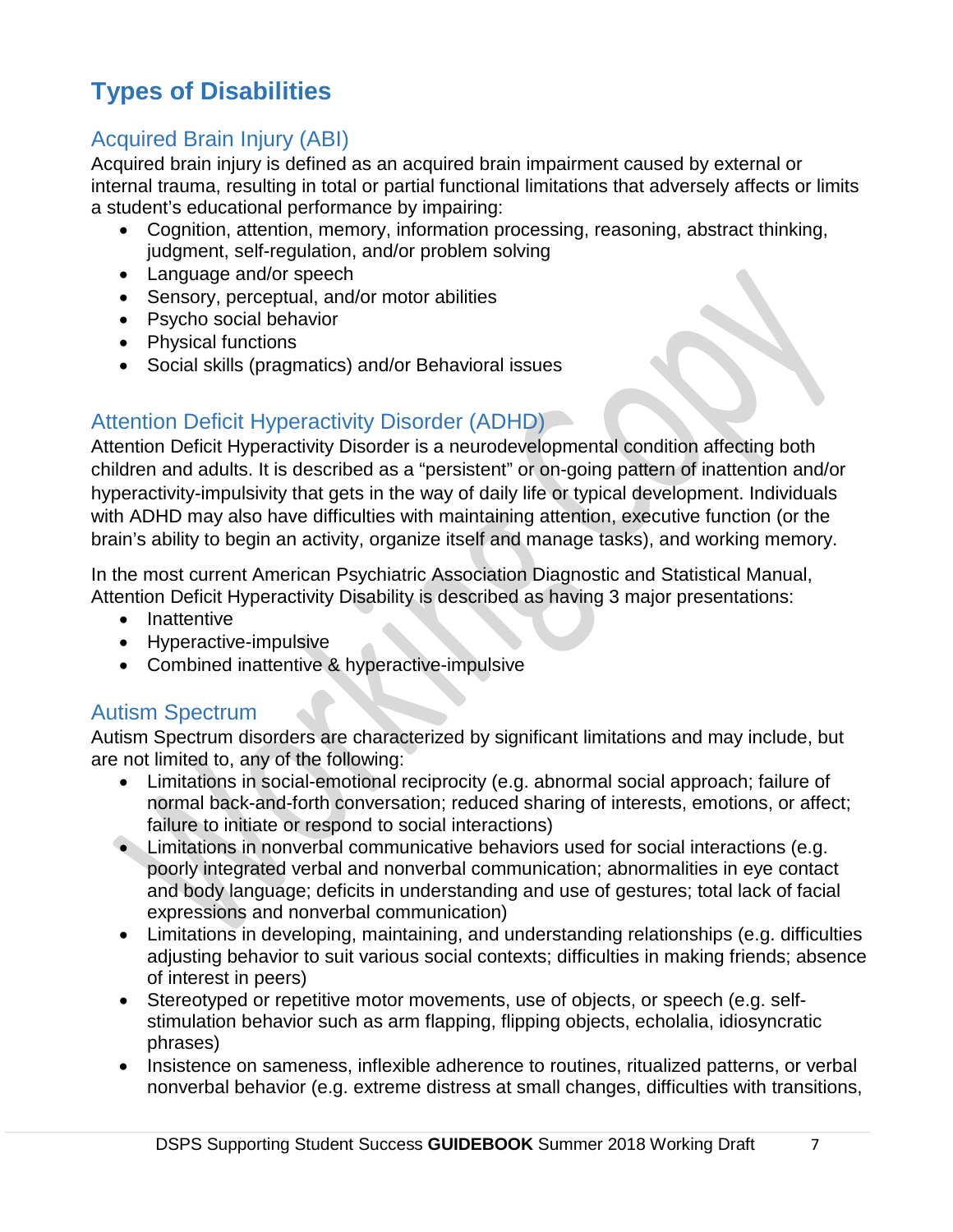rigid thinking patterns, greeting rituals, need to take same route every day, need to eat the same food every day)

- Highly restricted, fixated interests that are abnormal in intensity or focus (e.g. strong attachment to or preoccupation with unusual objects, excessively circumscribed or perseverative interest)
- Hyper or hypo-reactivity to sensory input or unusual interests in sensory aspects of the environment (e.g., apparent indifference to pain/temperature, adverse response to specific sounds or textures, excessive smelling or touching of objects, visual fascination with lights or movement)

### Blind and Low Vision

Blindness and low vision results from a level of visual disability so significant that, without accommodation other than regular corrective lenses, vision no longer serves as a major channel for information processing. Blindness or low vision may be caused by a congenital condition, disease, or traumatic event including accident, combat, physical altercation, or other events.

# Deaf/Hard of Hearing (DHH)

Deaf/hard of hearing means a total or partial loss of hearing function, which impedes the communication process essential to language, educational, social, and/or cultural interactions. DHH is defined as:

- Deaf means a total or partial loss of hearing function so severe that it no longer serves as a major channel for information processing and that requires the use of communication in a mode other than oral language including sign language, telephone devices for the deaf, etc.; or
- Hard of Hearing means a functional loss in hearing which is still capable of serving as a major channel for information processing.

### Intellectual Disability (ID)

Intellectual disability is characterized by significant limitations both in intellectual functioning and in adaptive behavior that affect many everyday social and practical skills. Adaptive skill areas refer to basic skills needed for everyday life such as communication, self-care, home living, social skills, leisure, health and safety, self-direction, functional academics (reading, writing, basic math), and work.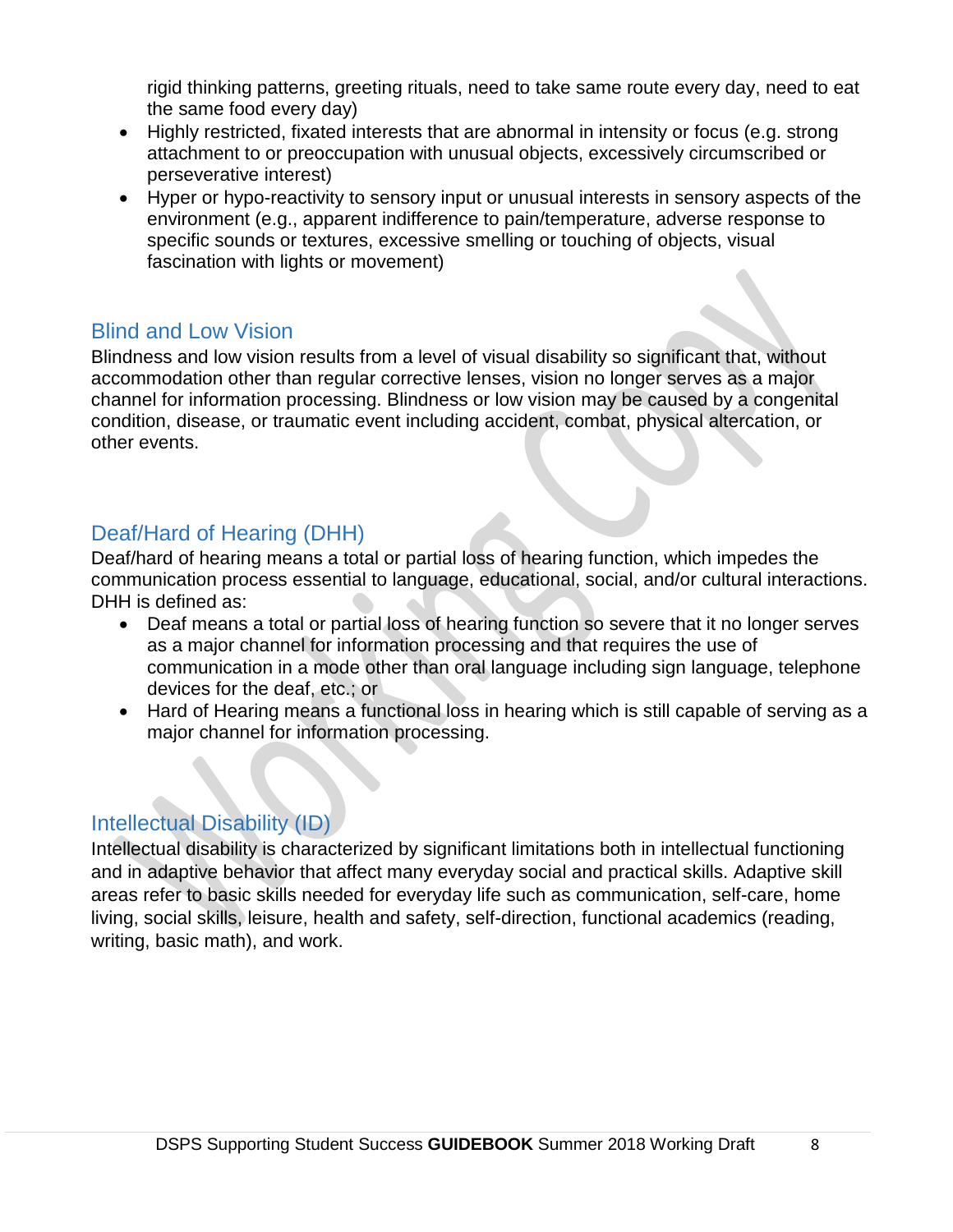# Learning Disabilities (LD)

Learning disability is defined as a persistent condition of presumed neurological dysfunction which may exist with other disabling conditions. The dysfunction is not explained by lack of educational opportunity, lack of proficiency in the language of instruction, or other nonneurological factors, and this dysfunction limits the student's ability to access the educational process. To be categorized as a student with a learning disability, he/she must meet the following criteria through psycho-educational assessment verified by a qualified specialist certified to assess learning disabilities:

- Average to above-average intellectual ability; and
- Statistically significant processing deficit(s); and/or
- Statistically significant aptitude-achievement discrepancies.
- Measured achievement in an instructional or employment setting.

### Mental Health Disability

A mental health disability is defined as a persistent psychological or psychiatric disorder or an emotional or mental illness that adversely affects educational performance. A mental health disability is a condition which:

- Is listed in the most current American Psychiatric Association Diagnostic and Statistical Manual (DSM) and is coded on Axis I or II as moderate to severe
- Reflects a psychiatric or psychological condition that interferes with a major life activity
- Poses a functional limitation in the educational setting

Examples of mental health conditions covered in the section include, but are not limited to: Post Traumatic Stress Disorders (PTSD), Obsessive Compulsive Disorders (OCD), bi-polar disorder, schizophrenia, anxiety disorders, and depressive disorders. Recovering substance abusers are considered as having a mental health disability as long as they are in or have completed a substance abuse treatment program**.**

## Other Health Conditions and Disabilities

Students with health conditions or other verifiable disabilities covered in this category may have impacts that result in educational limitations, which may be nonspecific and vary widely from individual to individual. These disabilities do not fall into any of the other disability categories and there is indication of a need for support services or instruction pursuant to Sections 56026 and 56028 of Title V Regulations.

## Physical Disabilities

A physical disability encompasses a wide range of conditions and results in a limitation in one or more of the following areas:

- Walking in terms of distance, length of time, or terrain
- Range of motion and/or reach standing or sitting
- Cardio-pulmonary factors that affect breathing
- Other physical functions of the body

There may be various causes for a physical disability including congenital impairments, effects of disease, as well as, traumatic incidents including accidents, combat, physical altercations, and other factors.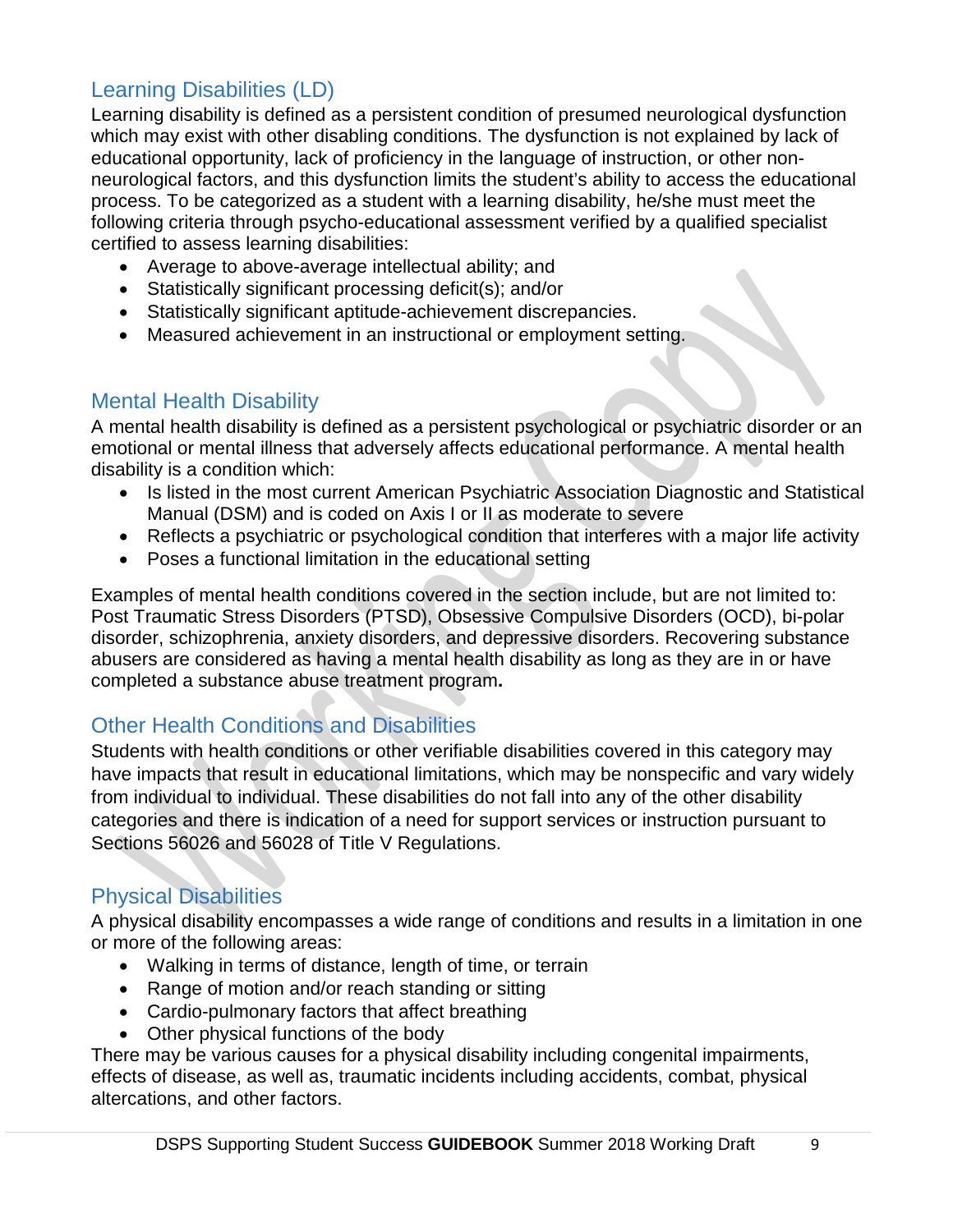# **Description of Services and Accommodations**

Disabled Students Program & Services provides services above and beyond services that may be available elsewhere on campus. The services may be in-classroom (e.g. a note-taker) and/or outside of the classroom (e.g. distraction-reduced setting). Services may be directly related to an approved educational accommodation (e.g. note-taker, distraction-reduced setting, sign language interpreting, etc.). Others may be a specialized version of a traditional student service. (e.g. counseling, advising, community liaison with outside agencies). Services and accommodations must be requested and approved by a Learning Disability Specialist/Advisor each academic year.

### What is an Accommodation?

An educational accommodation is an adjustment to the way a student receives, retains, or demonstrates knowledge to allow him or her equal access to an education. Accommodations are provided based on the educational limitations or barriers that are directly caused by the disability, diagnosis, or medical condition. Accommodations cannot fundamentally change academic requirements for degrees, certificates, programs, courses, or assignments. Accommodations and other services vary term to term depending on the educational requirements of the class (es) and must be requested each and every term. Accommodations must be approved by a Learning Disability Specialist/Advisor or the DSPS Associate Dean. Early requests for accommodations are encouraged. Late requests for accommodations may result in delays due to availability.

Any professionally documented diagnosis and/or medical condition which substantially interferes with a person's ability to succeed in an academic setting may be eligible for accommodations and/or services. Accommodations approved at Santa Ana College are considered reasonable for specific classes or educational settings at this college and may not apply to other institutions. If an agreement between the faculty member, Learning Disability Specialist/Advisor, and the student cannot be reached, the student or faculty member may file an appeal.

Some services and accommodations students may receive are:

# Adapted Furniture

Adapted furniture is used to provide greater access to classroom facilities or ease of use because of a physical limitation. Furniture adapted for use in the classroom may be provided for a student after written request and Learning Disability Specialist/Advisor approval. Some common items requested are an adjustable desk, a padded chair, and or a foot/leg rest.

## Adaptive Kinesiology Courses

If a student has a documented disability and has difficulty participating in the college's standard kinesiology classes, adaptive kinesiology is an option. These courses permit better self-awareness of students' physical needs and of methods used in addressing these physical development and strength limitations.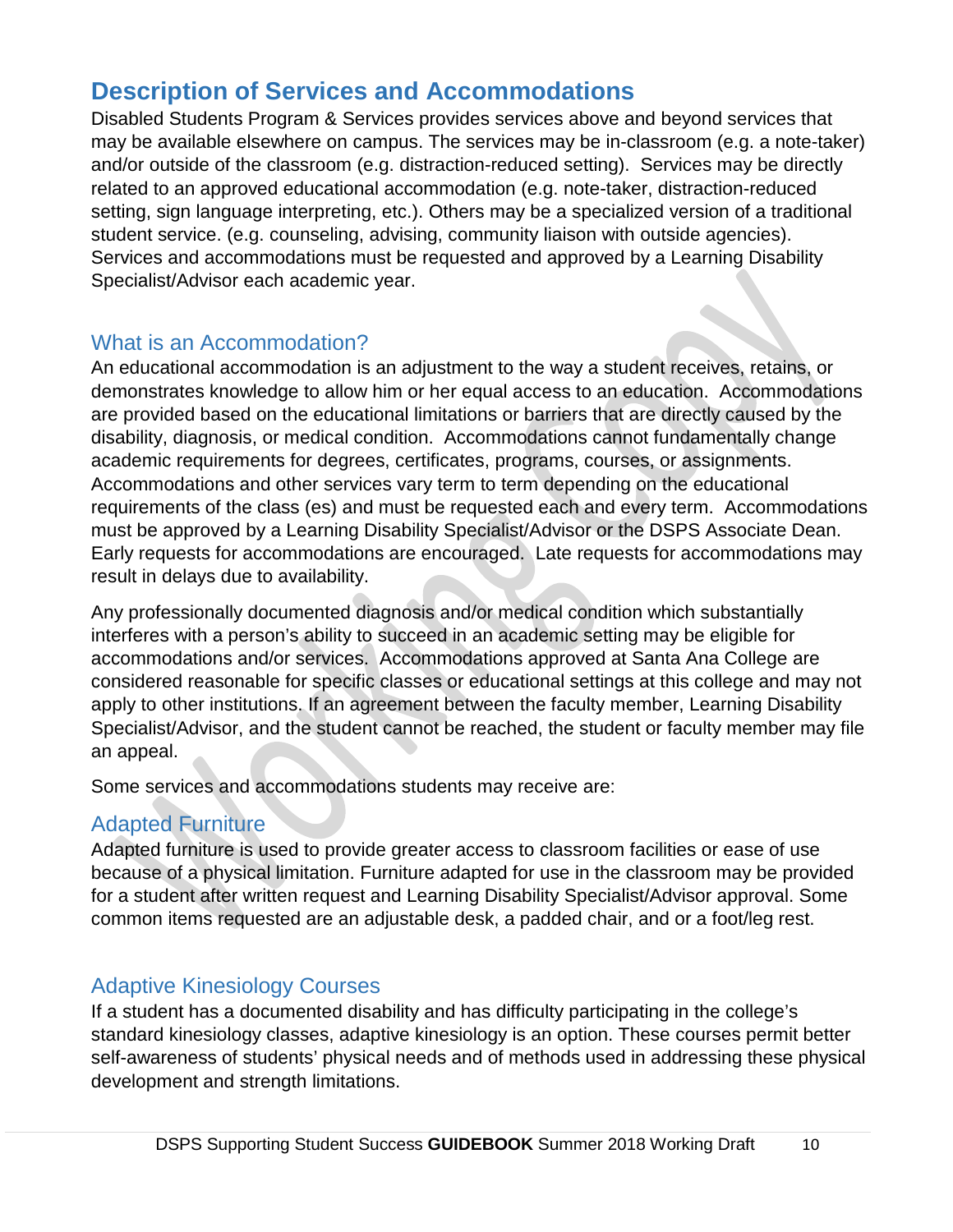# Advising and Counseling

DSPS partners with the Counseling Center to offer specialized, disability specific, advisement and counseling services for all registered students with disabilities. Services include:

- Academic advisement advice on course selection and procedures for enrollment.
- Academic counseling counselor led solutions to academic issues and difficulties. Includes accommodations and probation/dismissal status guidance.
- Career counseling exploration/discovery of possible career/educational options.
- Course planning development of an Educational Plan detailing term by term coursework to reach educational goal (i.e. certificate, associate degree, or transfer)
- Referrals information about campus and community resources that provide additional support in educational services or career/job placement. Examples include California Department of Rehabilitation, Regional Center, Financial Aid, EOPS, etc.

### Alternate Media

Alternate Media is defined as instructional materials, textbooks, college publications, and/or library materials in formats accessible and usable by individuals with disabilities. It is the process by which printed material is converted into an accessible form for a student with a reading or print limitation. Examples of accessible formats are: digital talking books (DAISY), audio format, large print, Braille, tactile graphics, captioning, and e-text. Alternate Media Services will only be provided to students who have a verified disability and whose disabilityrelated functional limitations prevent them from reading regular print. Eligibility for this service will be determined on the Academic Accommodation Plan (AAP). A completed alternate media contract and request form must be submitted in order receive alternate media services.

## Assistive Technology

To accommodate the educational limitations of students served by Disabled Student Program & Services, Santa Ana College offers adaptive technology. Some examples include:

- Alternate Keyboard
- Dragon NaturallySpeaking
- JAWS
- Kurzweil 3000
- Visio ®
- ZoomText Magnifier/Reader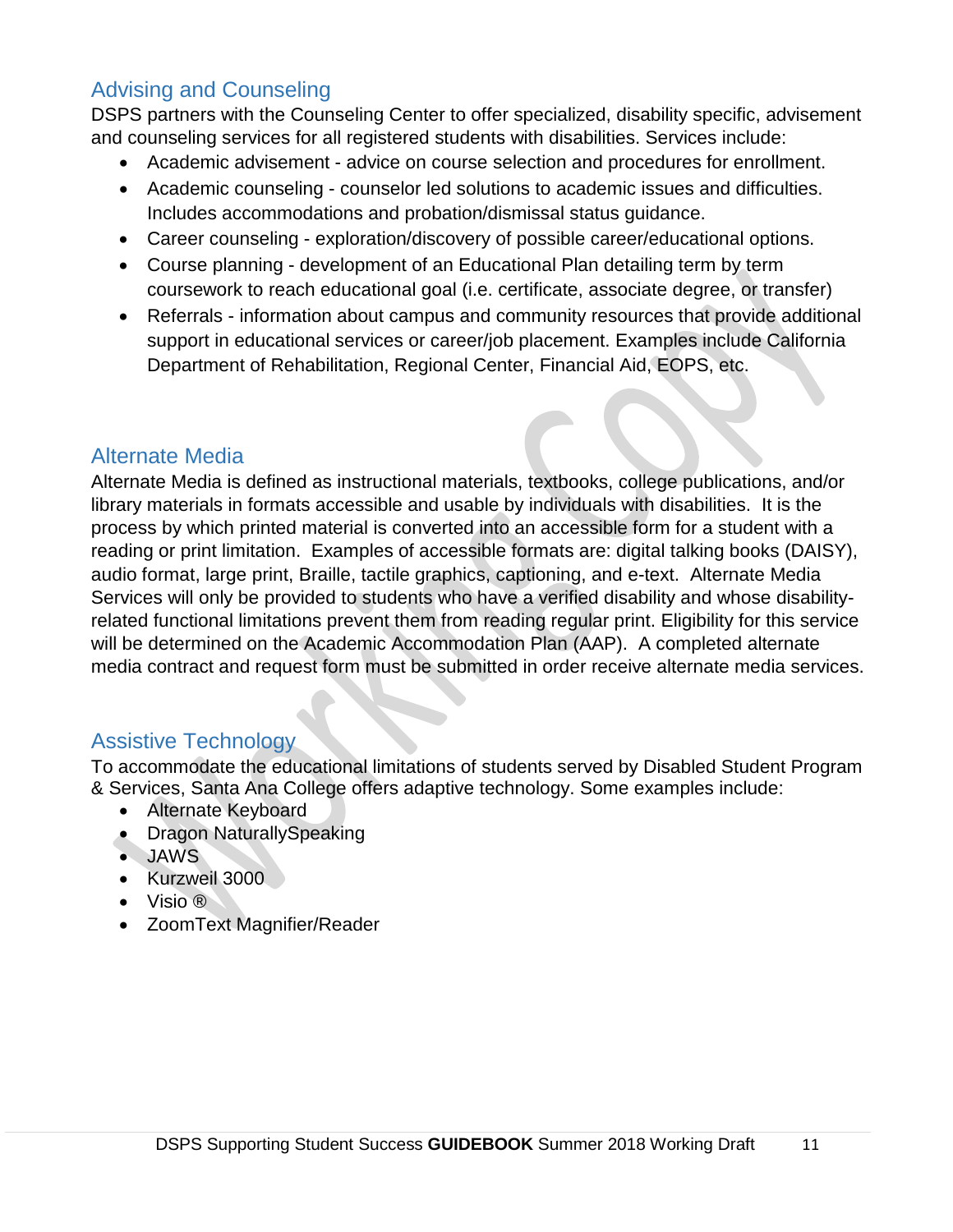### Classroom and Testing Accommodations

Some common classroom accommodations may include:

- Audio recording of lecture (digital recorder)
- Breaks as needed
- Preferential seating
- Adaptive furniture
- NCR(Non-Carbon Required) notetaking paper

Most testing accommodations take place at the college's Assessment Center. Some common testing accommodations may include:

- Time extension
- Distraction reduced environment
- Alternate test formats

It is strongly recommended that you attend a fifteen minute orientation at the Assessment Center at least two weeks prior to your first exam. The orientation will familiarize you with the center and provide information on how to use testing accommodation and schedule appointments. Please contact the Assessment Center to schedule an orientation as soon as possible.

The Assessment Center Location: L-223 Phone: 714-564-6148

### Educational Plans

A guided plan will list the classes needed to complete the students' educational goal. Students need to make an appointment with an Academic Counselor in the DSPS office or The Counseling Center (S-112) to complete and Educational Plan.

### Equipment Loans

The DSPS office has selected equipment available for loan. Equipment loans are upon Learning Disabilities Specialist/Advisor approval and will only be made if the student is enrolled in classes. Equipment is loaned for school-sponsored activities only. The student will be held responsible for lost, stolen, or damaged equipment. Commonly checked out equipment may include: VISIO magnification device.

### Learning Disability Assessments

Diagnostic Screening and Assessment for possible learning disabilities may be provided to enrolled Santa Ana College students by a DSPS Learning Disability Specialist/ Advisor. Students can contact the DSPS office to schedule an individual consultation with a Learning Disability Specialist/Advisor.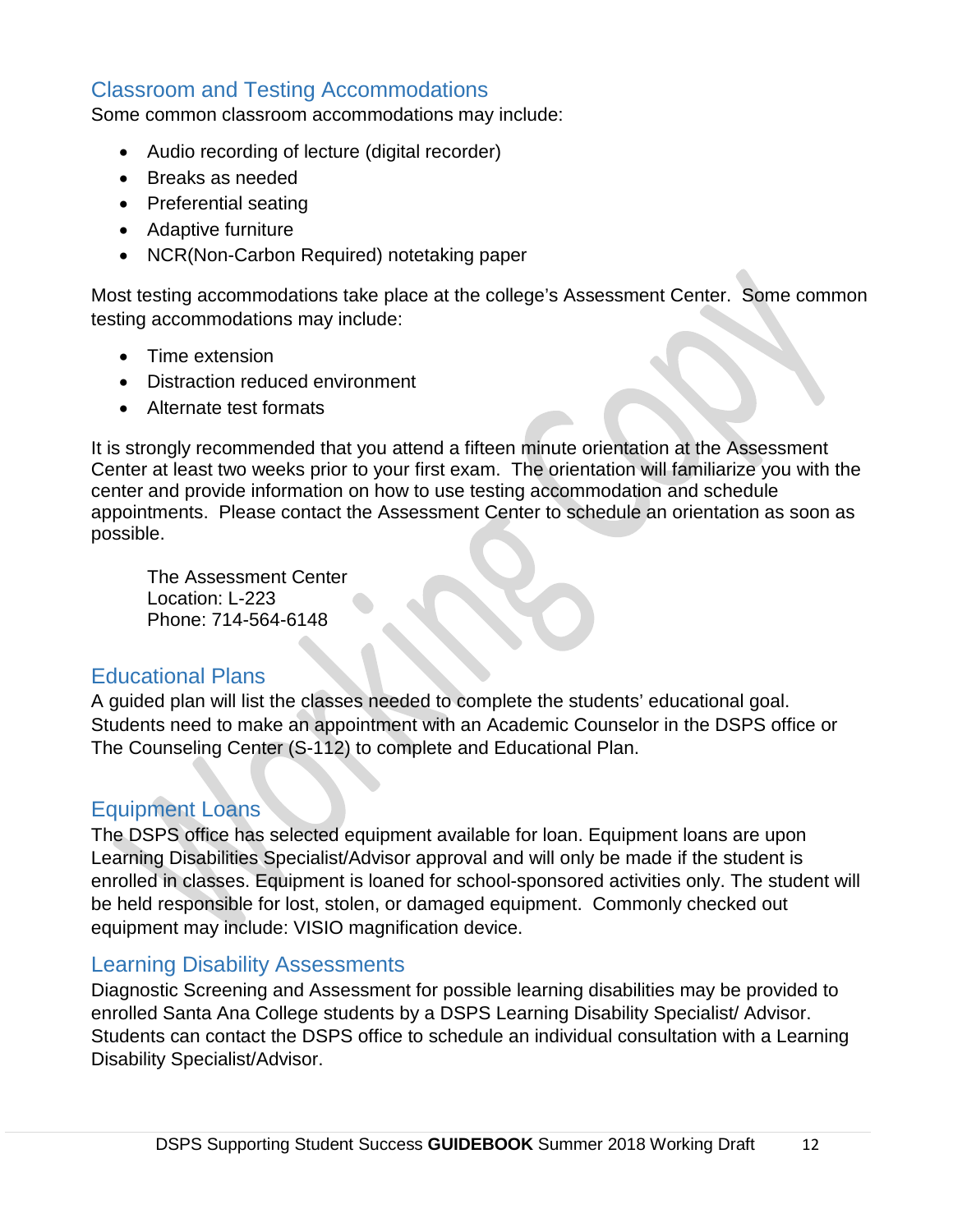# **Differences between High School and College**

| <b>High School Level Special</b>                                                            | <b>College Level Disability</b>                                                                                                                                              |  |  |
|---------------------------------------------------------------------------------------------|------------------------------------------------------------------------------------------------------------------------------------------------------------------------------|--|--|
| <b>Education Services</b>                                                                   | <b>Support Services</b>                                                                                                                                                      |  |  |
| The school district is responsible for<br>evaluation and documentation of the<br>disability | The student is responsible for providing<br>current documentation (including educational<br>limitations) of his/her disability                                               |  |  |
| An IEP meeting is held to determine<br>placement and appropriate services                   | An Academic Accommodation Plan is created<br>during an interactive process between the<br>student and a DSPS Learning Disability<br>Specialist/Advisor                       |  |  |
| Specific classes or placements must<br>be available for students                            | Colleges are required to provide appropriate<br>accommodations based on documentation of<br>disability. Colleges are not required to provide<br>special classes or programs. |  |  |
| Parents are notified and must give<br>permission for any decisions<br>regarding their child | Parents are not notified of the services their<br>child requests. Every DSPS student (18 years<br>of older) is treated as an independent adult                               |  |  |
| Parents, administrators, and<br>teachers advocate for students                              | Students are expected to advocate for<br>themselves                                                                                                                          |  |  |
| <b>High School Teachers</b>                                                                 | <b>College Professors</b>                                                                                                                                                    |  |  |
| Teachers may approach students if<br>they think you need assistance                         | Most professors will expect you to initiate<br>contact with them if you need help                                                                                            |  |  |
| Teachers may be available at lunch,<br>before, or after school for assistance               | Professors expect you to attend their office<br>hours if you need individual assistance                                                                                      |  |  |
| Teachers may remind students of<br>test dates and deadlines for<br>assignments and projects | Professors expect you to utilize the course<br>syllabus to be aware and responsible for test<br>dates and deadlines for assignments and<br>projects                          |  |  |
| <b>Tests in High School</b>                                                                 | <b>Tests in College</b>                                                                                                                                                      |  |  |
| Tests may be frequent with small<br>amounts of information covered                          | Tests may be infrequent and cover a large<br>amount of information (cumulative)                                                                                              |  |  |
| Teachers arrange for test<br>accommodations                                                 | Students need to request accommodations<br>from DSPS in a timely manner and<br>communicate with their professors about<br>arranging their exams.                             |  |  |
| <b>High School Classes</b>                                                                  | <b>College Classes</b>                                                                                                                                                       |  |  |
| Most work is done in class                                                                  | Most work is done outside of class                                                                                                                                           |  |  |
| Textbooks are provided for free                                                             | Students need to purchase textbooks and the<br>cost can be up to \$300 or more each semester                                                                                 |  |  |
| Most reading assignments are<br>discussed in class to increase<br>understanding of material | Most reading assignments are not discussed<br>in class and students may be responsible to<br>know the material for an exam.                                                  |  |  |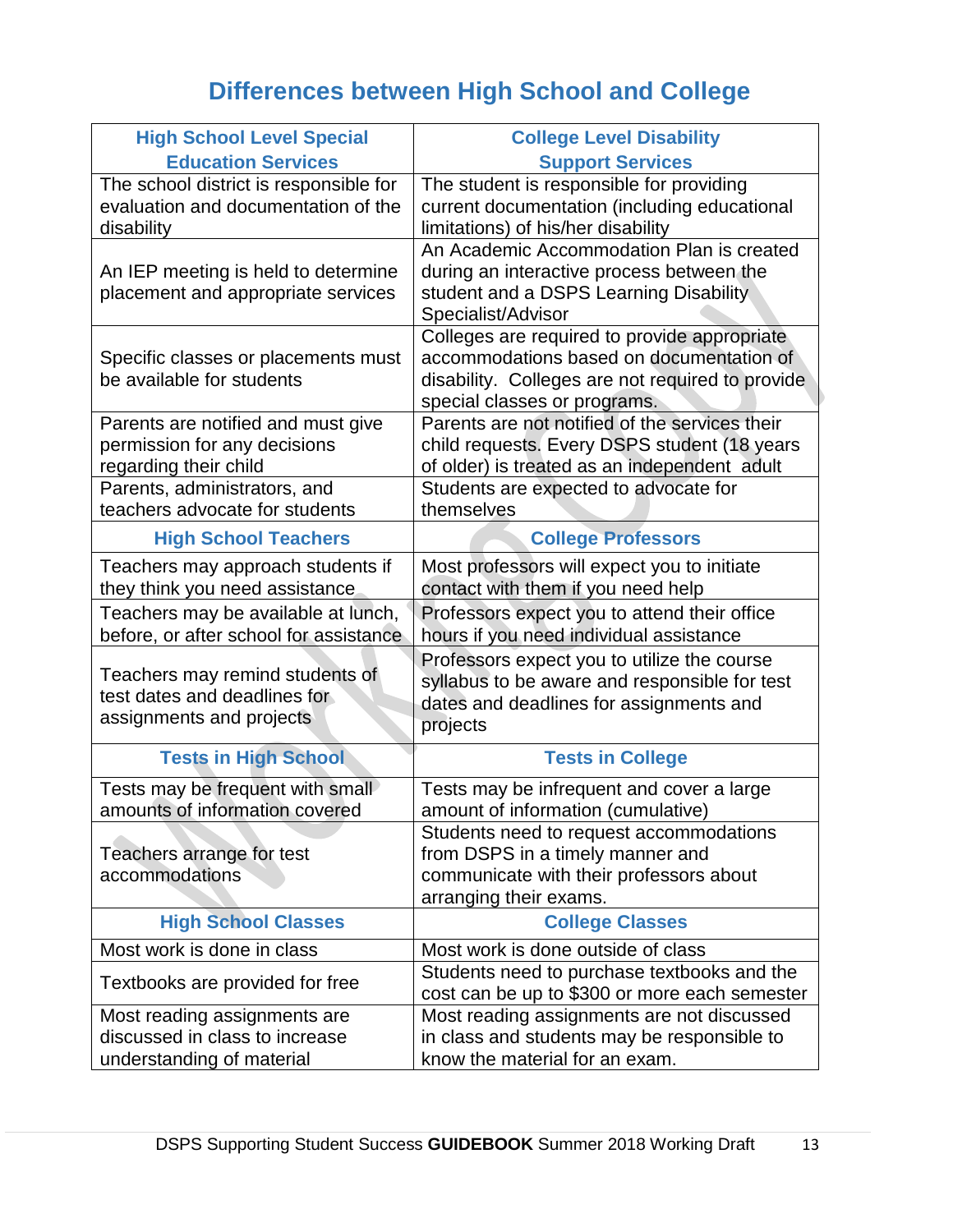# **Preparation for Disability Services in College**

- Students need to understand and be able to articulate what their disability is and how it affects their learning
- Learn to balance time between study, work, and relaxation
- Get organized! Use a planner to manage time and plan ahead
- Discuss educational and career options with your counselor
- Practice effective learning strategies:
	- o Keep up with reading assignments
	- o Take understandable lecture notes
	- o Review course materials regularly

# **Student Rights and Responsibilities**

### **Student Rights**

Participation in DSPS is voluntary. Receiving DSPS services does not prevent students from also participating in any other course, program, or activity offered by the college. All records pertaining to students' work in the program are confidential and will only be released with written authorization from the student. There are two exceptions to the confidentiality of records:

- The State of California requires SAC employees to report situations in which there is a clear risk to a person's safety including, but not limited to, the following:
	- o A student appears to be a threat to themselves or others
	- o A student reports an incident of child abuse, elder abuse, or abuse of a dependent adult
- Portions of students' information may be included in mandatory reporting to the California Community College Chancellor's Office and the State of California. Disclosure to these parties is done in strict accordance with current laws (the *Information Practices Act of 1977* and the *Federal Privacy Act*).

### **Student Responsibilities**

As noted in the Santa Ana College Catalog, "Students with disabilities seeking admission to Santa Ana College meet the following levels of independence:

- The ability to navigate campus facilities independently or with the assistance of a personal attendant (to be provided by the student);
- The ability to take care of his/her personal needs independently or with assistance of a personal attendant (to be provided by the student); and
- Stable level of health/wellness in order to benefit from, and fully participate in, a full semester's work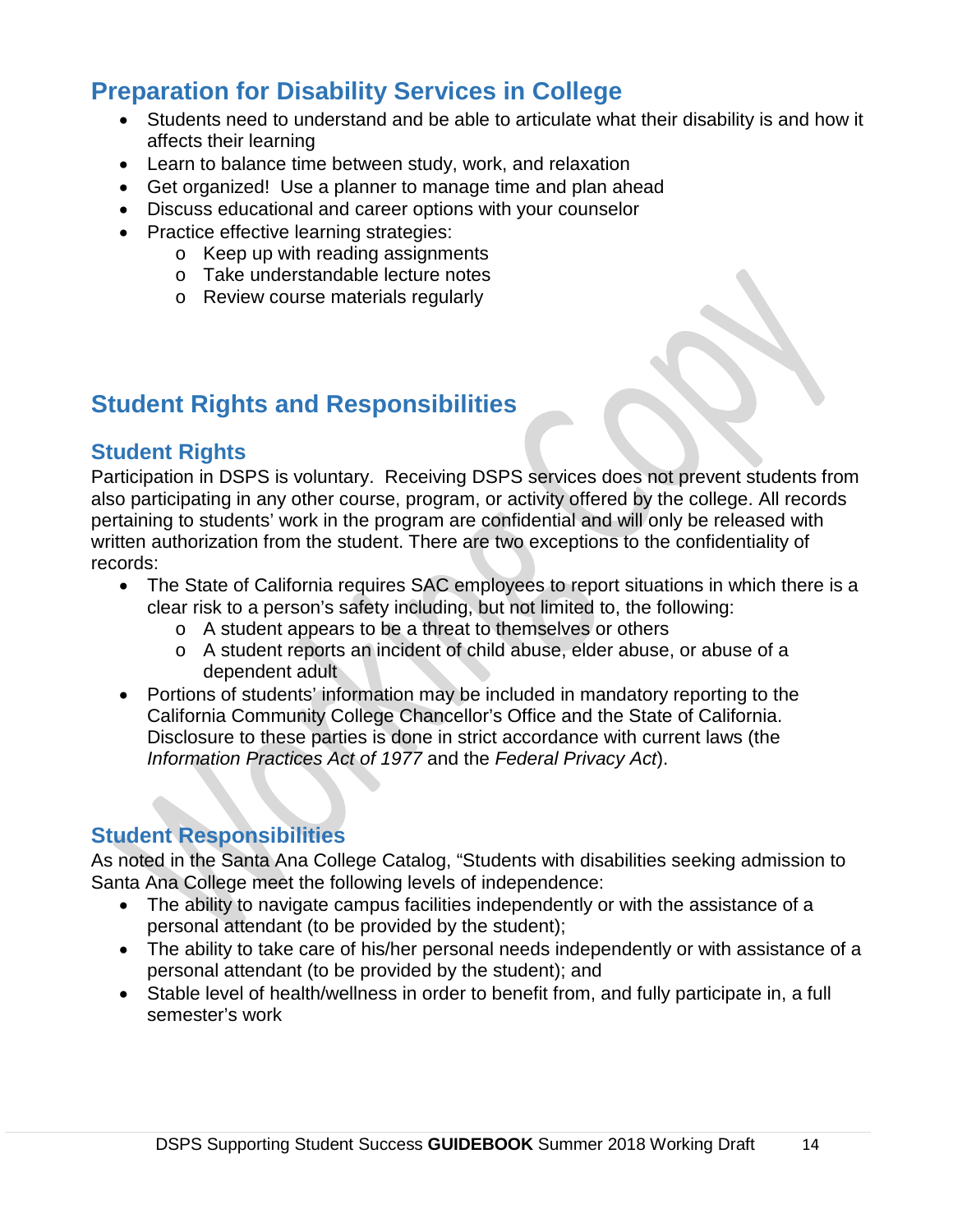Additionally, students receiving support services, equipment, or advisement shall:

- Comply with the college's *Student Code of Conduct*, in the College Catalog
- Meet the college's requirements for satisfactory academic standing (minimum 2.0 GPA), and understand that failure to do so may result in one or more of the following consequences:
	- o Academic or progress probation
	- o Loss of priority registration and financial aid
	- o Dismissal from the college
- Follow DSPS policies and procedures
- Request accommodations from DSPS soon after registering for course(s)
- Give accommodation letter to instructor
- Communicate with instructor the specific terms of the accommodation letter.
	- o Request advocacy support from DSPS faculty if problems arise with instructors after providing the authorized accommodation letter
- Meet with a Learning Disability Specialist/Advisor annually to update the students' Academic Accommodation Plan (AAP)

# **Laws and Policies**

# **Rehabilitation Act of 1973**

Section 504 is also known as the "Access Law." It provides program and physical access for students with disabilities. The law states that: "No otherwise qualified individual in the Unites States...shall, solely by reason of disability, be excluded from the participation in, be denied the benefits of, or be subjected to discrimination under any program or activity receiving federal financial assistance." When providing aid, benefit or service, public entities must provide opportunities for individuals with disabilities to participate that are as effective as the opportunities provided to others. The Office for Civil Rights of the Department of Education defines "effective communications" as "timeliness of delivery, accuracy of the translation, and provision in a manner and medium appropriate to the significance of the message and the abilities of the individual with the disability." The mechanism for enforcement of this law is the withholding of federal funds.

Section 508, Part of Rehabilitation Act of 1973, as amended in 1998; standards added in 2001

- As written, it applies only to the federal government
- Copyright Law

The Copyright Act, Fair Use, and the Chafee amendment; federal law preserves the following rights for the copyright holder:

- reproduction
- preparation of derivative works
- distribution
- performance
- display
- creation of sound recordings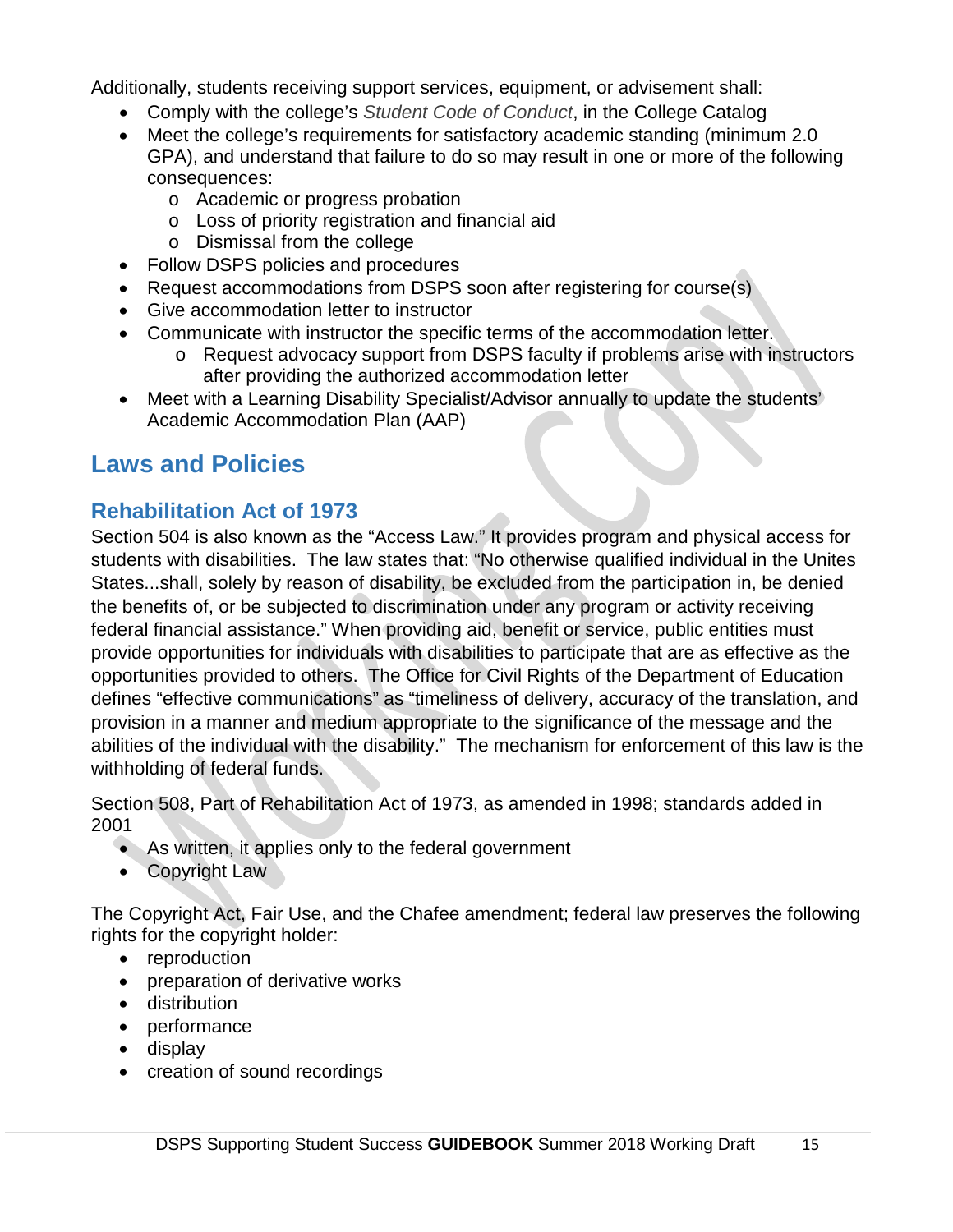# **Chafee Restrictions**

(A) not be reproduced or distributed in a format other than a specialized format exclusively for use by blind or other persons with disabilities;

(B) bear a notice that any further reproduction or distribution in a format other than a specialized format is an infringement; and

(C) include a copyright notice identifying the copyright owner and the date of the original publication.

1976 amendments to the U.S. Copyright Act

### **General Rule**

• "For works created on or after January 1, 1978, copyright protection endures for the period of the life of the author plus 70 years. See generally 17 U.S.C. §§ 301-305." AIM Commission Report

California SB 105 Education laws, Title V applied standards of Section 508 to California. Passed September 29, 2002; Effective January 1, 2003 now part of Government. Code 7405 (was 11135)

California Community Colleges accepted this as applying to them SB 302 applied standards to CSUs

- Education laws
- Title V
- E-text and transcripts
- AB 422 & 386
- California state law
- CA Ed Code 67302 & 67302.5
- Applies to publishers selling within the state
- Does not matter where the company is located
- Text available on HTCTU Web site http://www.htctu.net/divisions/altmedia/ab422/AB422Requirements.html

### Cal. Gov. Code §7405(a)

"In order to improve accessibility of existing technology, …state governmental entities, in developing, procuring, maintaining, or using electronic or information technology,…shall comply with the accessibility requirements of Section 508 of the Rehabilitation Act of 1973, as amended (29 U.S.C. Sec. 794d), and regulations implementing that act…."

# **Americans with Disabilities Act (ADA) 1990**

Extends the framework of civil rights laws and of Section 504. Mandates reasonable access for people with disabilities with all public and private entities. Provides essentially the same protection as Section 504, except it is broader in context and coverage, and redress is more specifically defined. There are five sections:

- Title I Employment: Prohibits employers of 15 or more to discriminate against a qualified applicant or employee with a disability and also prohibits retaliation against any individual who has opposed any act or practice made unlawful by the ADA.
- Title II Public Services and Transportation: Prohibits state and local governments from discriminating against people with disabilities in their programs and activities.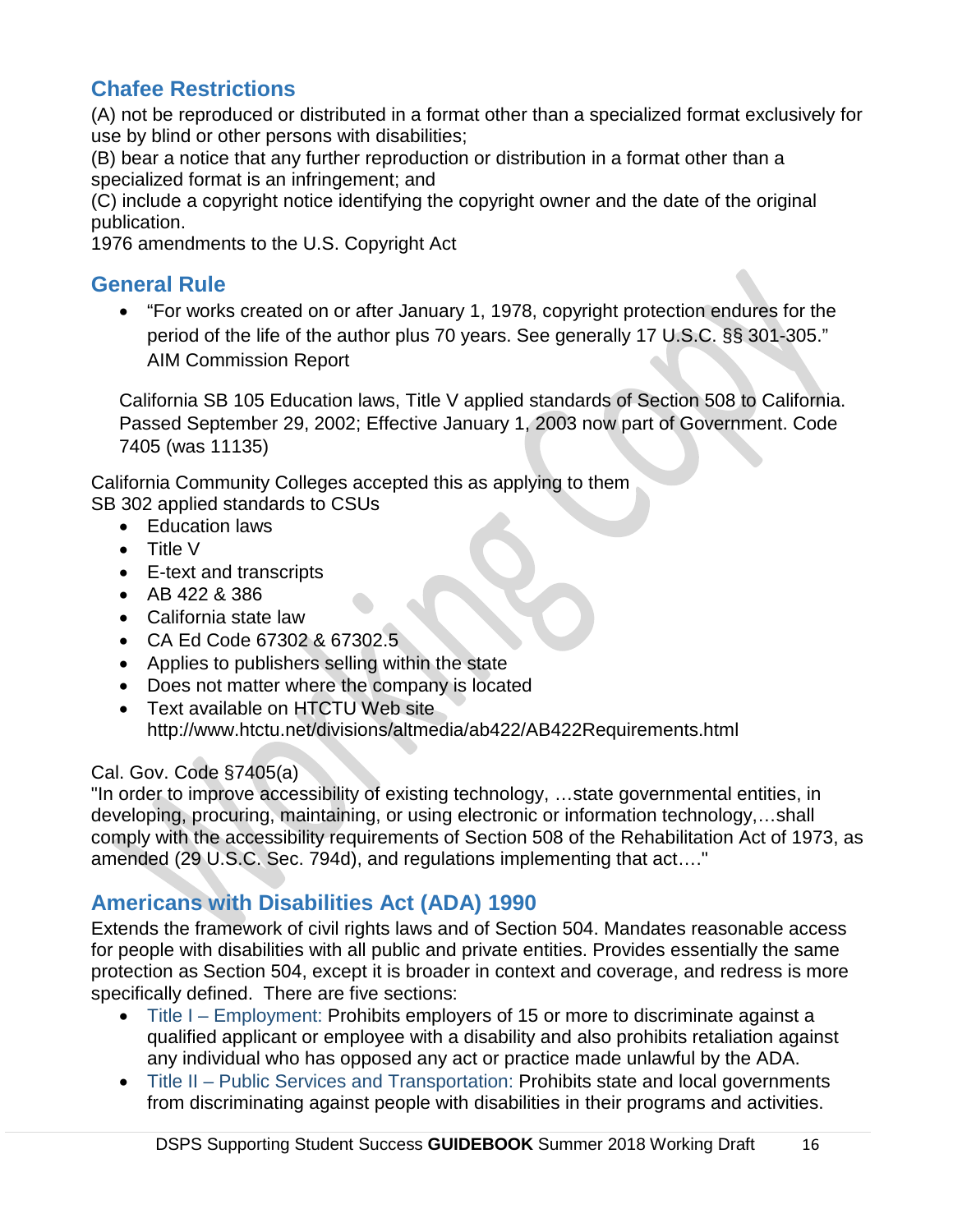Includes entities receiving state or federal funding such as community colleges in antidiscrimination clauses. New public buses, new train cars in commuter, subway, intercity, and light rail systems as well as new stations and facilities must be accessible.

- Title III Public Accommodations: Prohibits privately operated public accommodations from denying goods, programs and services to people based on their disabilities. Businesses must accommodate patrons with disabilities by making reasonable modifications to policies and practices, providing auxiliary aids and improving physical accessibility.
- Title IV Telecommunications: Telephone companies need to provide continuous voice transmission relay services that allow people with speech and hearing disabilities to communicate over the phone through teletypewriters (TTYs). Also requires that federally funded television public service messages be closed captioned for viewers who are deaf/hard of hearing.
- Title V Miscellaneous Provisions: Specifics for enforcement of the act and provisions for attorney's fees.

# **Office for Civil Rights (OCR) Interpretations of Rehabilitation Act of 1973 and ADA**

Ensure that no handicapped student is denied the benefits or excluded from participation in, or otherwise subjected to discrimination under the education program or activity operated by the recipient because of the absence of educational auxiliary aids for students with impaired sensory, manual, or speaking skills.

- Accommodation model (i.e., if it doesn't work for a student, fix it for that student)
- Auxiliary aids and services are provided to allow full participation by students with disabilities
- Both laws are very similar in this area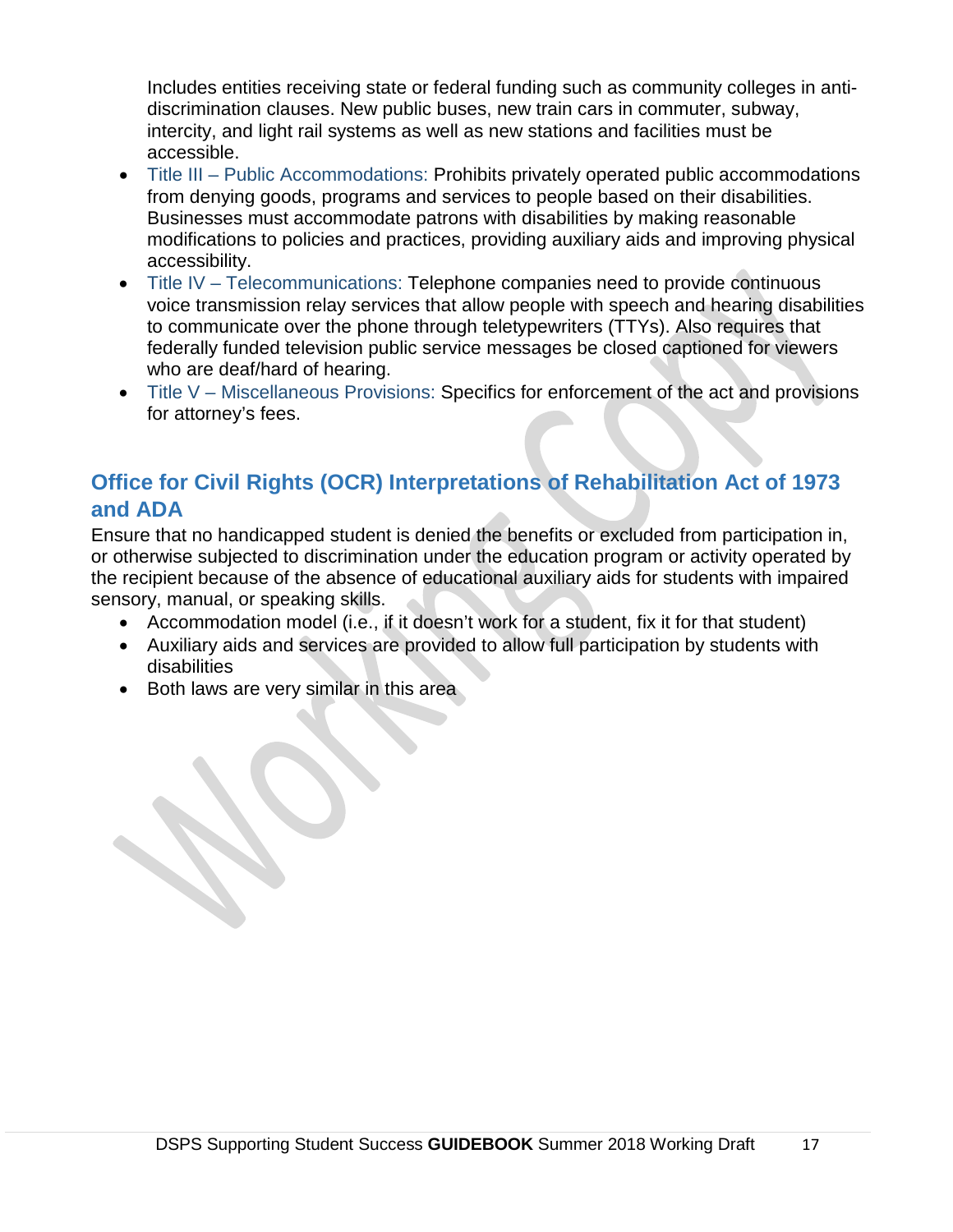# **Suspension of DSPS Support Services**

DSPS may suspend support services for failure to:

- Make measurable progress towards the goals established in the student's Academic Accommodation Plan (AAP), or
- Adhere to DSPS written policies and procedures, or
- Adhere to the District's Standards of Student Conduct (Board Policy 5500) or
- Adhere to student responsibilities according to Title 5 of the California Code of Regulations (CCR), Section 56010, notifying office

Prior to services being suspended, the student will be notified in writing the reasons the services are being suspended for the current term. The letter will inform the student that he/she must meet with the DSPS Associate Dean within five school days from the date of the letter if they want to continue services.

- If the Associate Dean determines that services should be continued,
- The student will meet with a DSPS Learning Disability Specialist/Advisor to sign a "Contract for Continuation of Support" to reinstate services.
- If the student does not schedule the meeting, services will be suspended for the current active term.
- The student shall have the opportunity to appeal the decision to suspend his/her services by contacting the Vice President of Student Services.
- The student will be provided with either a written notice of the resolution arrived at during the appeal process to continue services or a final notice for the suspension of services.

# **Grievance Procedures**

DSPS staff is always here for each student and ready to listen to all questions, issues, or concerns. Our priority is to ensure that any issues that arise may be resolved promptly. Students are encouraged to contact a DSPS Learning Disability Specialist/Advisor for assistance. If the DSPS Learning Disability Specialist/Advisor cannot resolve the situation, students may schedule an appointment to meet with the Associate Dean of DSPS to discuss their concerns.

Concerns that are not resolved through meeting with the DSPS Associate Dean will be further addressed through the Santa Ana College grievance procedures.

For incidents such as alleged discrimination, harassment, or deprivation of student rights, you can initiate an affirmative action grievance. If you want to exercise your right to grieve such an incident, you should contact the Office of Human Resources located in the Rancho Community College District Offices (2323 Broadway, Santa Ana, CA 92706) to discuss the situation.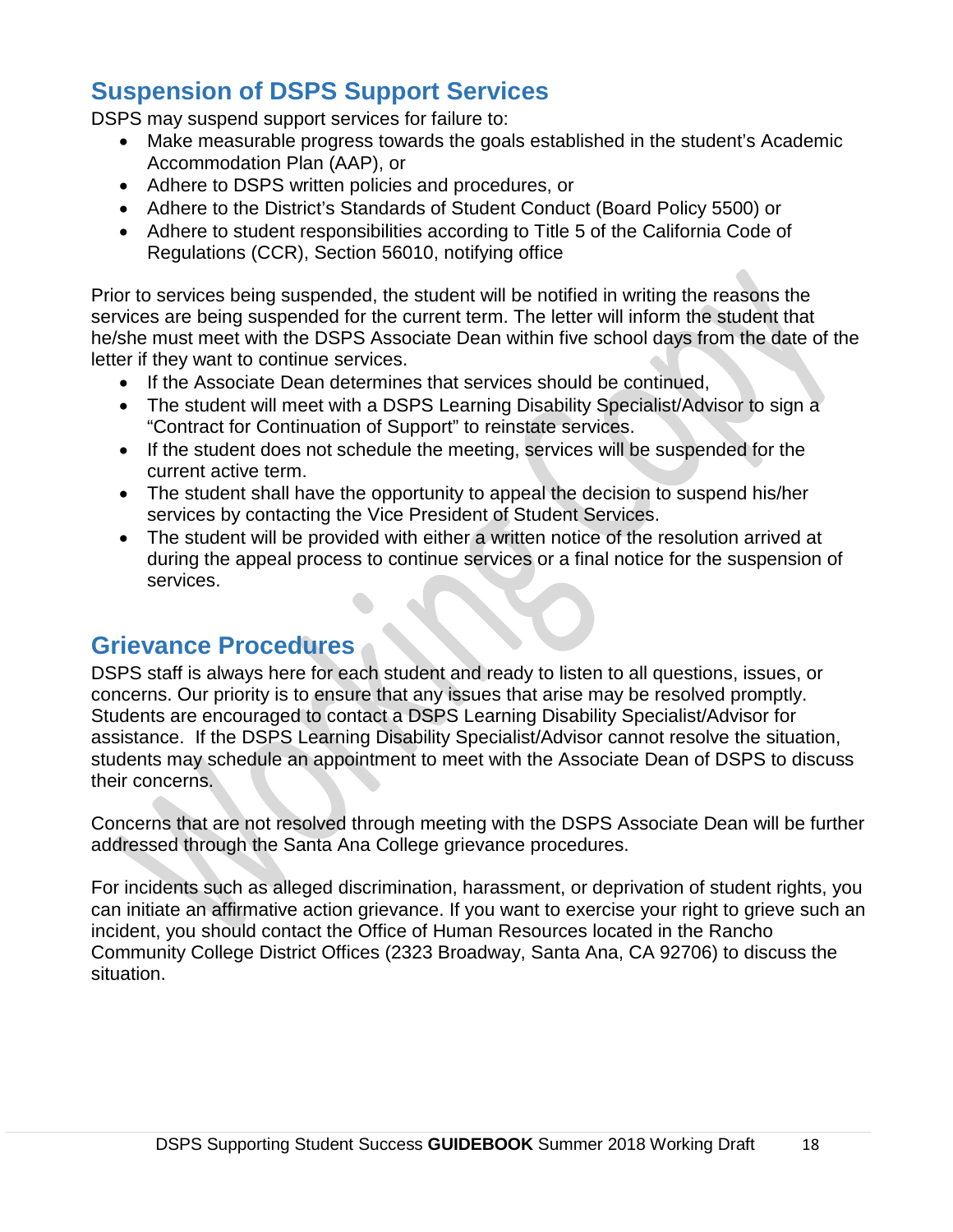# **Directory of Additional Student Programs and Services**

| <b>Office</b>                                            | <b>Location</b> | <b>Phone Number</b> |
|----------------------------------------------------------|-----------------|---------------------|
| <b>Academic Computing Center</b>                         | $A-106$         | $(714)-564-6731$    |
| <b>Admissions &amp; Records</b>                          | S-101           | (714) 564-6005      |
| <b>Assessment Center</b>                                 | $L-225$         | (714) 564-6147      |
| <b>Associated Student Government (ASG)</b>               | <b>VL-108</b>   | (714) 564-6208      |
| <b>Bookstore</b>                                         | <b>VL-207</b>   | (714) 564-6434      |
| Career Development/ CTE<br><b>Student Success Center</b> | $L-222$         | $(714) 564 - 6254$  |
| <b>Cashier/Student Business Office</b>                   | <b>VL-205B</b>  | $(714) 564 - 6965$  |
| <b>Counseling Center</b>                                 | $S-112$         | $(714)$ 564-6100    |
| <b>EOPS/CARE/CalWORKs</b>                                | <b>VL-110</b>   | (714) 564-6232      |
| <b>Financial Aid</b>                                     | <b>VL-105</b>   | (714) 564-6242      |
| Graduation                                               | $S-104$         | $(714) 564 - 6052$  |
| <b>Health and Wellness Center</b>                        | <b>VL-211</b>   | $(714) 564 - 6216$  |
| <b>International Students</b>                            | $VL-104$        | (714) 564-6047      |
| <b>Learning Center</b>                                   | D-307           | (714) 564-6569      |
| Library                                                  | $L - 103$       | (714) 564-6700      |
| <b>Math Study Center</b>                                 | $L-204$         | (714) 564-6678      |
| <b>Safety and Security</b>                               | $X-101$         | (714) 564-6330      |
| Scholarships                                             | $S-201$         | (714) 564-6478      |
| <b>Service Learning Center</b>                           | $L-222$         | (714) 564-6362      |
| SSSP(TRIO)<br><b>Upward Bound</b>                        | $R - 115$       | (714) 564-6843      |
| <b>Student Life</b>                                      | <b>VL-108</b>   | (714) 564-6211      |
| <b>Student Placement</b>                                 | <b>VL-106</b>   | (714) 564-6204      |
| <b>Transfer Center</b>                                   | $S-110$         | $(714) 564 - 6165$  |
| <b>Veterans Resource Center</b>                          | M-120           | (714) 564-6050      |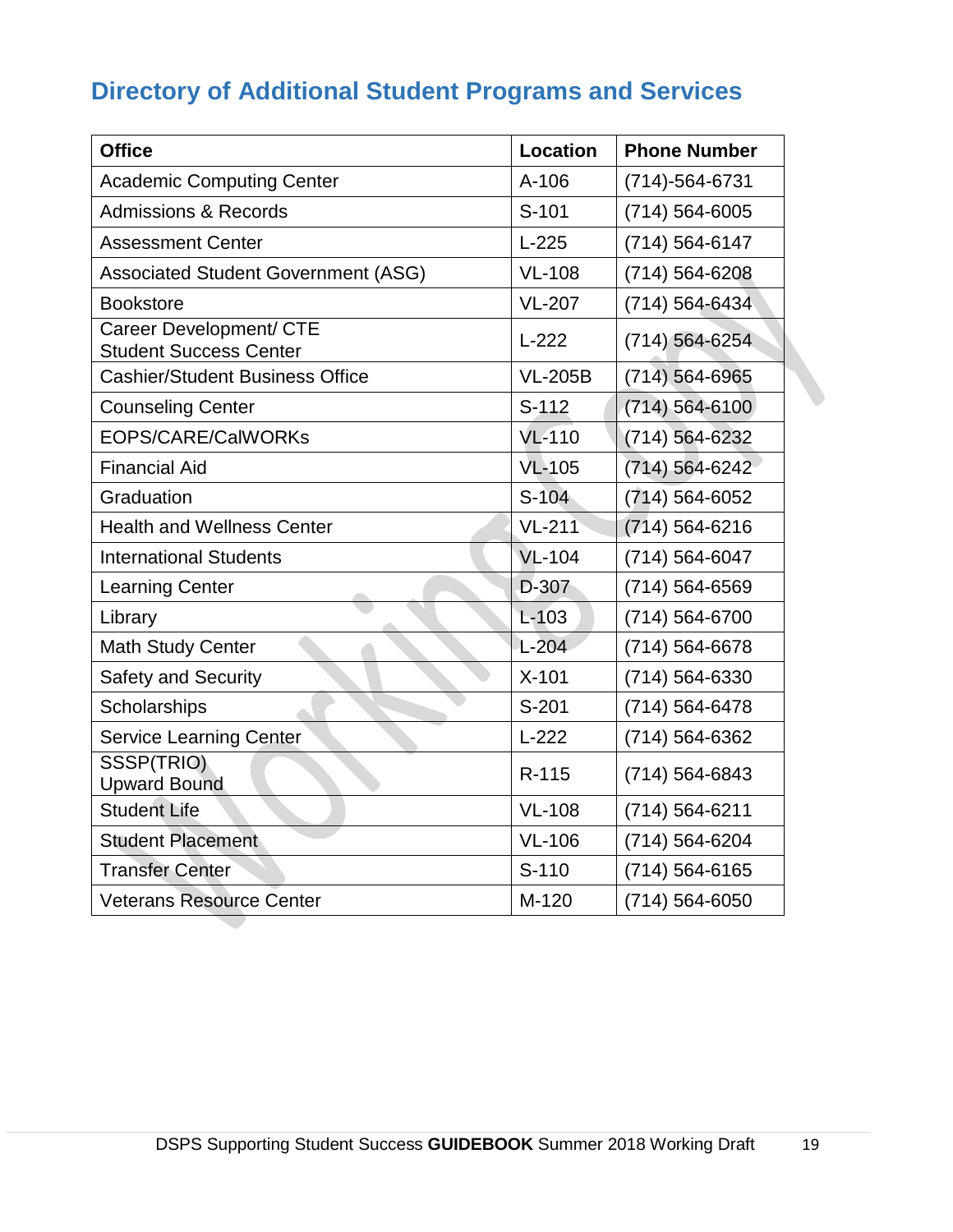# **Frequently Asked Questions**

#### **Q: What are the Best Tips for Student Success?**

- Self-advocate: DSPS will assist students as necessary but it is ultimately the student's responsibility to understand and complete their program. Students must request necessary accommodations and services, as they are not automatically provided.
- Be proactive: Students need to notify DSPS of any changes, such as, a change of address or changes in classes. Likewise, it is vital to let a DSPS Learning Disability Specialist/Advisor and instructors know about any concerns or problems students are experiencing. Waiting until the end of the term to discuss problems is a mistake, since at that point there are often fewer options for addressing the problems.
- Be responsible: Students with disabilities may work with a variety of individuals who provide accommodations and services. Treat all of the service providers with respect and courtesy. It is important for our service providers, that any schedule changes or cancellations are communicated as soon as possible to them and the DSPS office. Service providers are extremely busy and have many other responsibilities so it is important to notify them, as well as, DSPS of any schedule changes as soon as possible.
- Communicate: Communicate needs with instructors and other campus staff. Even if students have an observable disability, others will not know what a students' specific needs are unless they are informed. Students never have to disclose the nature of their disability. Students need to concisely express their strengths and needs in a knowledgeable and confident manner.
- Socialize with peers: Interacting with other students is another opportunity for students with disabilities to help educate others about disabilities and the rights of individuals with disabilities. Let others know to appreciate the potential of students with disabilities. Through speeches, writing assignments, or discussions, students with disabilities have a unique chance to help the rest of the student population, as well as the instructors, become more informed.

### **Q: Who is eligible to receive DSPS services?**

 Enrolled Santa Ana College or Centennial Education Center students with verifiable disabilities.

### **Q: How can I get a verification of my disability?**

 Disability verifications can be obtained by a licensed or qualified professional. However, because each person's situation is unique, we recommend that any interested student meet with a DSPS Learning Disability Specialist/Advisor. The Learning Disability Specialist/Advisor will discuss with the student appropriate documentation during the initial meeting. Documentation requirements vary by situation. No student should delay meeting with us out of concern for not having appropriate paperwork.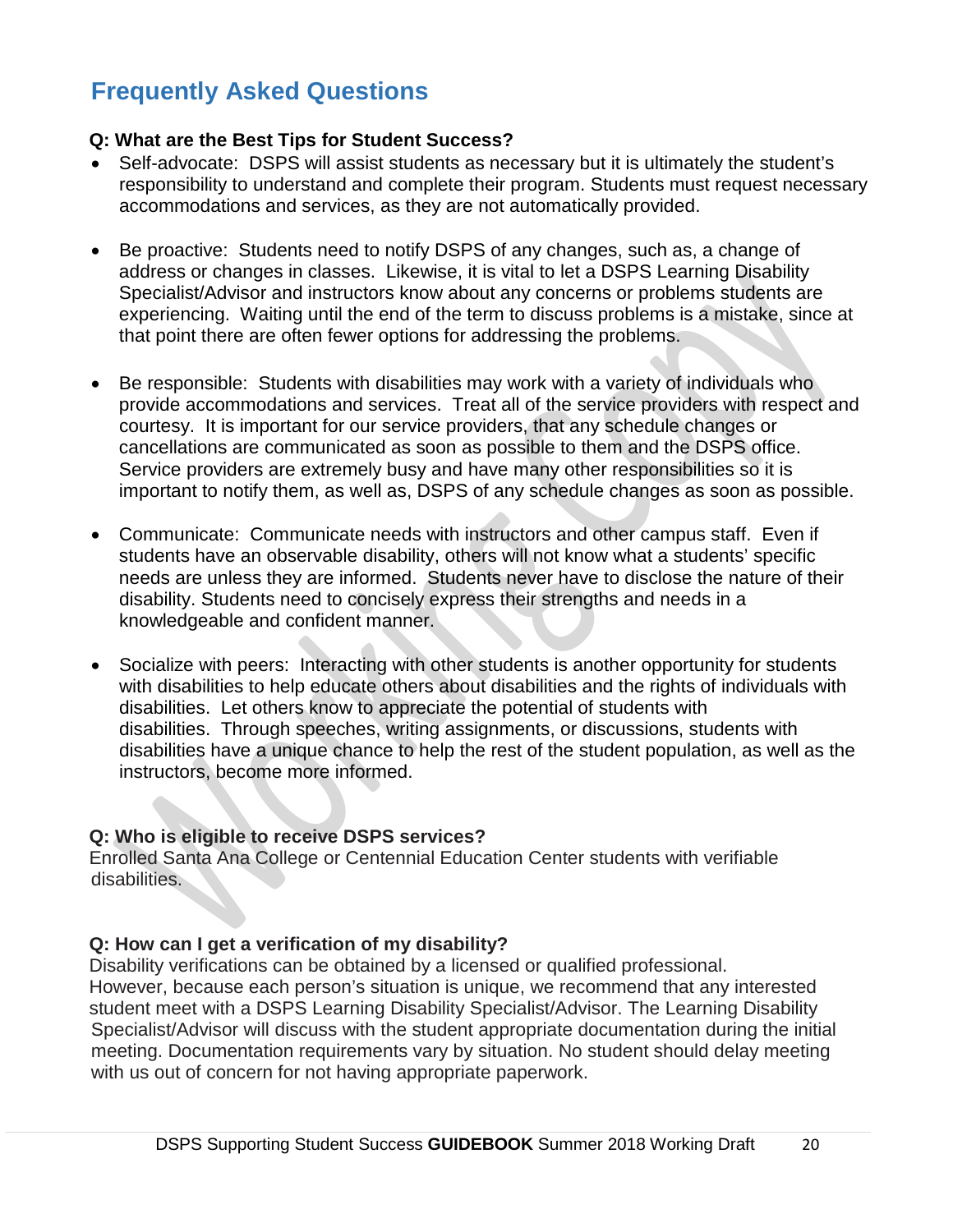### **Q. Can a 504 Plan or IEP be used for documentation of a disability?**

Yes. Additional support services and accommodations can be provided with more specific documentations. For students with learning disabilities, they will need to bring a copy of the most recent psycho-educational assessment report from high school. For medical, psychological, and other health-related disabilities (including ADHD), disability documentation from a certified or licensed professional must be provided.

### **Q: How do I request and receive services?**

Students are required to complete a DSPS application. Return the completed DSPS application to the DSPS office and provide documentation of a verified disability and share their course schedule of classes, and students will receive a qualification appointment with a Learning Disability Specialist/Advisor.

### **Q: What to expect at a qualification appointment?**

During the DSPS appointment, students will discuss their disability with a Learning Disability Specialist/Advisor and:

- Complete and sign the Academic Accommodation Plan (AAP) and,
- Finalize their appointment by checking out with a DSPS Specialist.
- Depending on the students' determined accommodations, if referred, students will use walk in hours and/or schedule an appointment for interpreting services with the Senior Interpreter and/or alternate text format with an Alternate Media Specialist.

### **Q. Will the same services that a student received in high school be offered in college?**

Maybe. High School Special Education programs are legally required to provide whatever service, accommodation, or modification that is needed for the student to be successful. Colleges are required by law to provide "equal access" to education. Access is provided through reasonable accommodations. Furthermore, college course curriculum cannot be modified to alter the fundamental nature of the course.

### **Q. Will the DSPS office provide services such as helping a student eat meals or pushing a wheelchair?**

No. Services needed to assist a person with activities of daily living are the responsibility of the individual, not the college.

#### **Q. Are faculty and staff in higher education required to provide accommodations to a student with a disability, even if the student does not request it?**

No. The student has the responsibility to self-identify to the compliance officer or the disability service office, provide documentation of a disability, and ask for accommodation before the institution is required to provide that accommodation.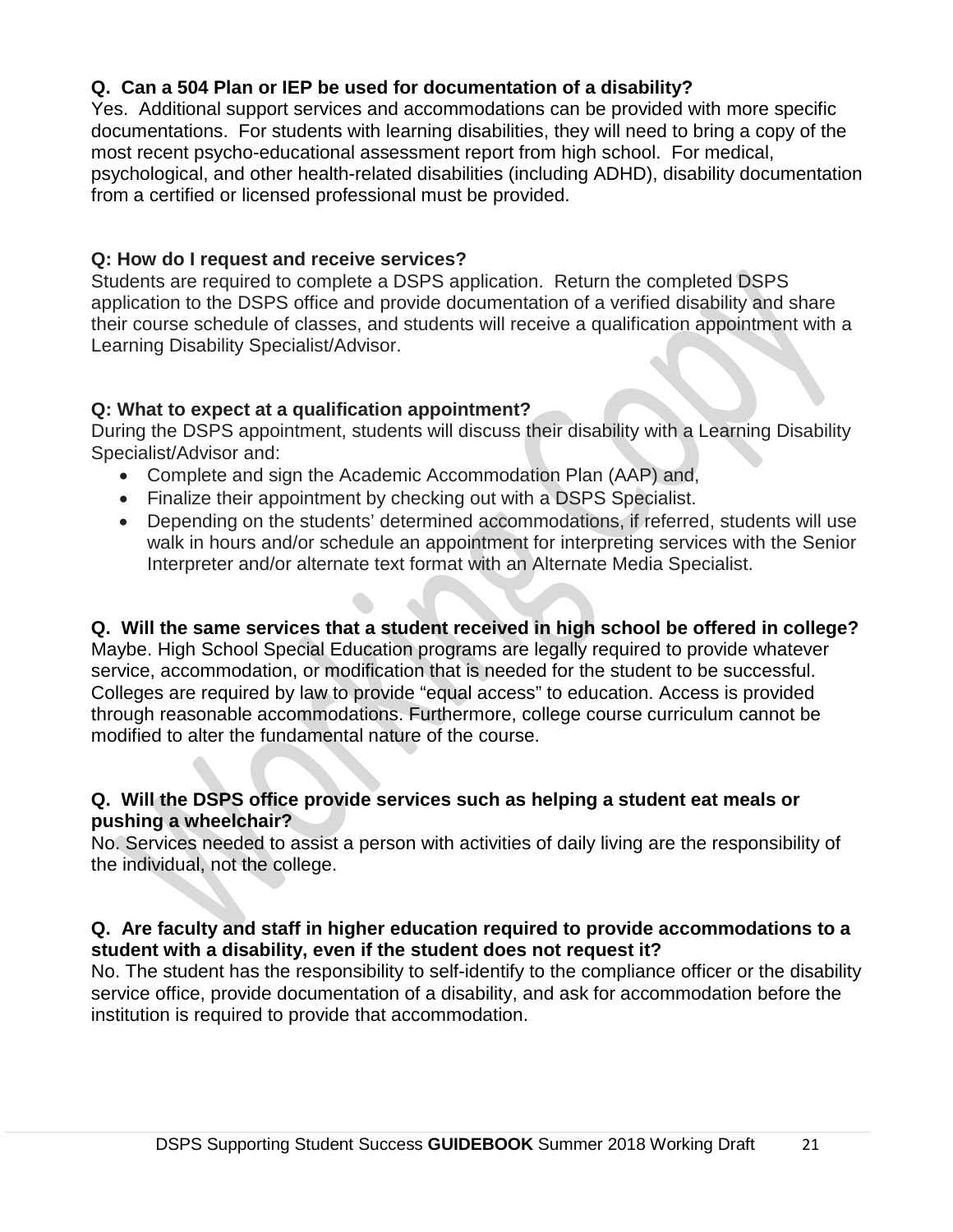### **Q. Can a college refuse to grant a student's request for an accommodation if it is not specifically recommended in the student's documentation?**

Yes. All accommodations granted must be related to the student's disability related limitations and based on the student's documentation of disabilities and a discussion with the DSPS Learning Disability Specialist/Advisor.

#### **Q. Does a student with a disability have to pay for services provided by DSPS for disability-related limitations while in college?**

No. It is the college's responsibility to provide reasonable accommodations at no cost to registered and eligible students with disabilities.

### **Q. How does a student get extra time for taking tests?**

A student must meet with a Learning Disability Specialist/Advisor to determine appropriate accommodations. As with all accommodations, they will be individually determined for appropriateness in relationship to disability-related limitations and course requirements.

### **Q. Is tape recording allowed as an accommodation in higher education?**

Yes. Section 504, Subpart E of the Rehabilitation Act (1973), states specifically that a postsecondary institution may not impose rules that prohibit the use of tape recorders in the classroom for students with disabilities except where the lecture includes sensitive content and when other students do not want their personal contribution recorded.

#### **Q. Can instructors decide that a student with a documented disability does not need extended time on a test and choose not to give this accommodation?**

No. Extended time is a reasonable accommodation for a student with a disability whose documentation specifically calls for that accommodation. The institution is required to ensure that the student is provided additional time to complete tests in order to provide an equal opportunity for that student.

#### **Q. Can an individual faculty member who fails to provide an accommodation to a student with a documented disability be held personally liable?**

Yes. A professor at the University of California, Berkeley was sued by a student with a documented learning disability who had been denied extended time on a math test. The court accepted the case, which was settled out of court for an unspecified amount.

#### **Q. Does a student request for an accommodation have to be provided even when the accommodations would result in a fundamental alteration of the program?**

No. Academic requirements that the institution can show are essential to the student's course of study do not have to be modified or accommodated. In other words, the institution would not have to change a requirement if it could demonstrate that such a change would fundamentally alter the nature of the course.